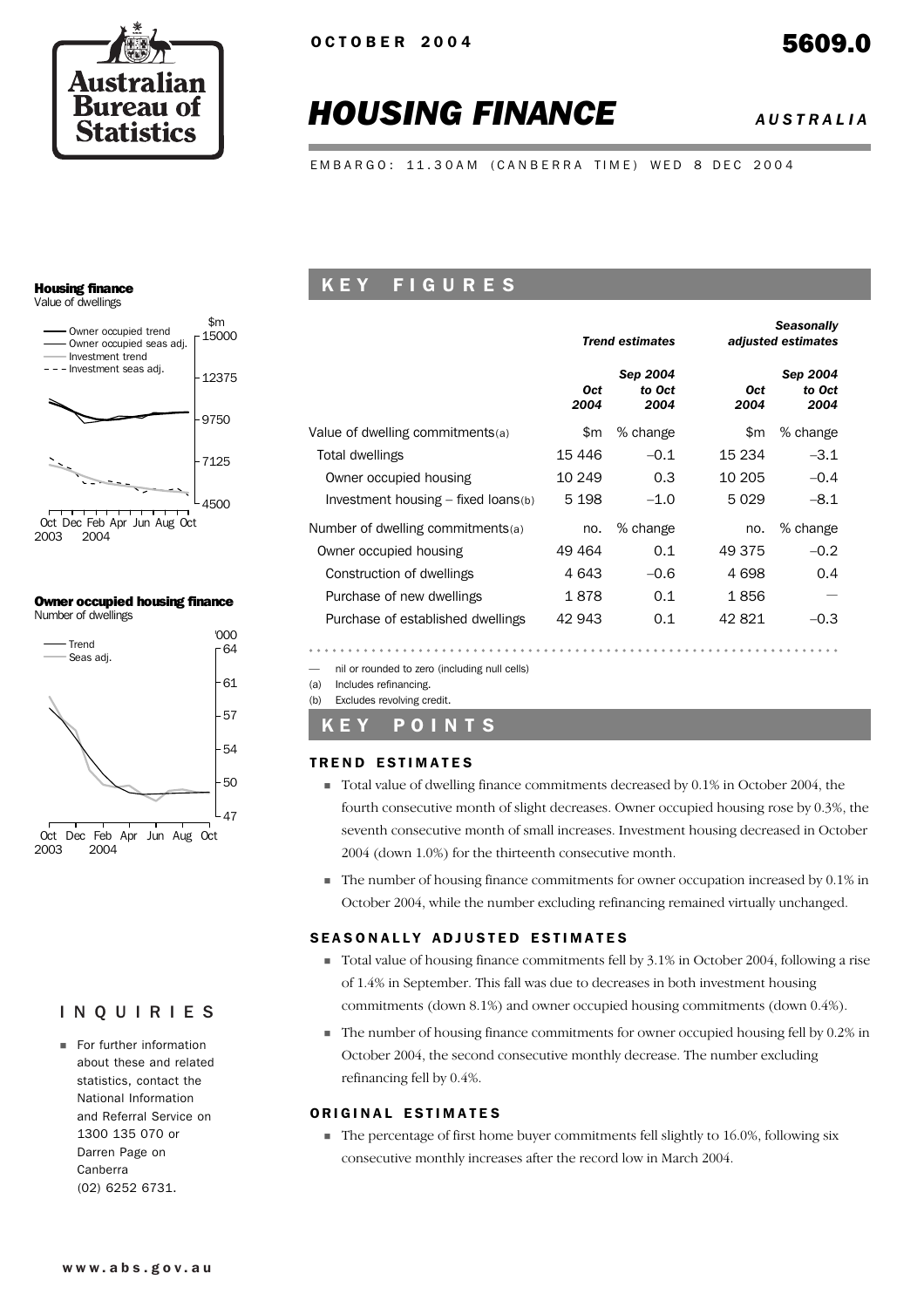# NOTES

| FORTHCOMING ISSUES    | <b>ISSUE</b>  |                                  | <b>RELEASE DATE</b>                                                                       |
|-----------------------|---------------|----------------------------------|-------------------------------------------------------------------------------------------|
|                       | November 2004 |                                  | 17 January 2005                                                                           |
|                       | December 2004 |                                  | 11 February 2005                                                                          |
|                       | January 2005  |                                  | 11 March 2005                                                                             |
|                       | February 2005 |                                  | 11 April 2005                                                                             |
|                       | March 2005    |                                  | 11 May 2005                                                                               |
|                       | April 2005    |                                  | 8 June 2005                                                                               |
|                       |               |                                  |                                                                                           |
| CHANGES IN THIS ISSUE |               |                                  | The annual seasonal re-analysis has been undertaken on data up to September 2004. This    |
|                       |               |                                  | has resulted in revisions to the seasonally adjusted and trend estimates for some series. |
|                       |               |                                  |                                                                                           |
| ABBREVIATIONS         | $_{\rm sm}$   | million dollars                  |                                                                                           |
|                       | <b>ABS</b>    | Australian Bureau of Statistics  |                                                                                           |
|                       | ADI           |                                  | Authorised Deposit-taking Institution                                                     |
|                       | APRA          |                                  | Australian Prudential Regulation Authority                                                |
|                       | n.e.c.        | not elsewhere classified         |                                                                                           |
|                       | RFC           | Registered Financial Corporation |                                                                                           |
|                       |               |                                  |                                                                                           |
|                       |               |                                  |                                                                                           |

Dennis Trewin Australian Statistician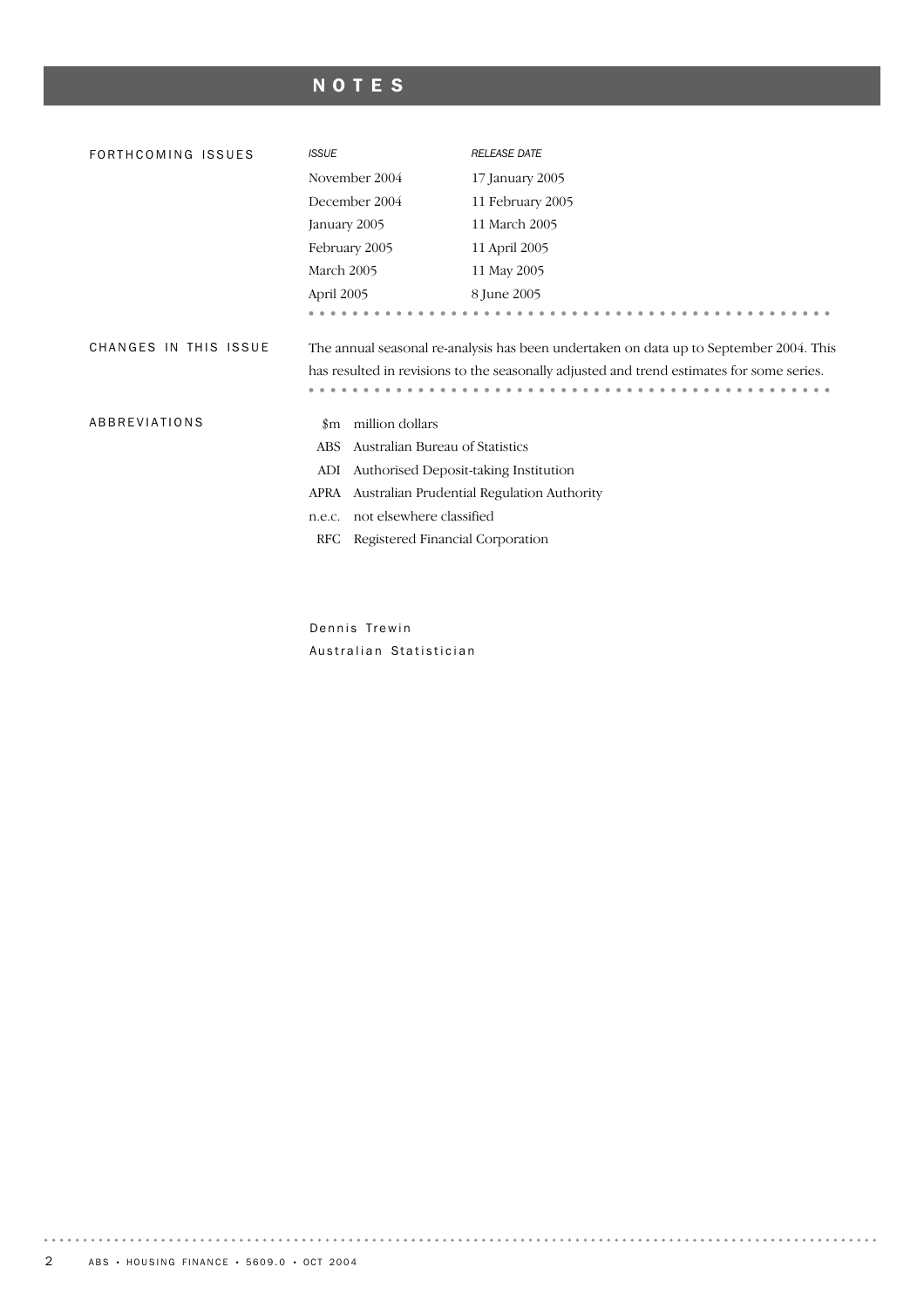# CONTENTS

| <b>ANALYSIS</b> |                                                                     |
|-----------------|---------------------------------------------------------------------|
|                 |                                                                     |
| <b>TABLES</b>   |                                                                     |
|                 | 1<br>Housing Finance Commitments (Owner Occupation), By Purpose:    |
|                 |                                                                     |
|                 | 2<br>Housing Finance Commitments (Owner Occupation), By Purpose:    |
|                 |                                                                     |
|                 | Housing Finance Commitments (Owner Occupation), By Lender:<br>3     |
|                 |                                                                     |
|                 | Housing Finance Commitments (Owner Occupation), By Lender:<br>4     |
|                 |                                                                     |
|                 | Housing Finance Commitments (Owner Occupation), By state and<br>5   |
|                 |                                                                     |
|                 | Housing Finance Commitments (Owner Occupation), By state and<br>6   |
|                 |                                                                     |
|                 | 7<br>Housing Finance Commitments (Owner Occupation), By state and   |
|                 |                                                                     |
|                 | Housing Finance Commitments (Owner Occupation), By Purpose and<br>8 |
|                 |                                                                     |
|                 | 9<br>Housing Finance Commitments (Owner Occupation), First Home     |
|                 |                                                                     |
|                 | Housing Finance Commitments (Owner Occupation), By Purpose:<br>10   |
|                 |                                                                     |
|                 | 11<br>Housing Finance Commitments (Owner Occupation and Investment  |
|                 |                                                                     |
|                 | 12<br>Housing Loan Outstandings to Households (Owner Occupation and |
|                 |                                                                     |
|                 |                                                                     |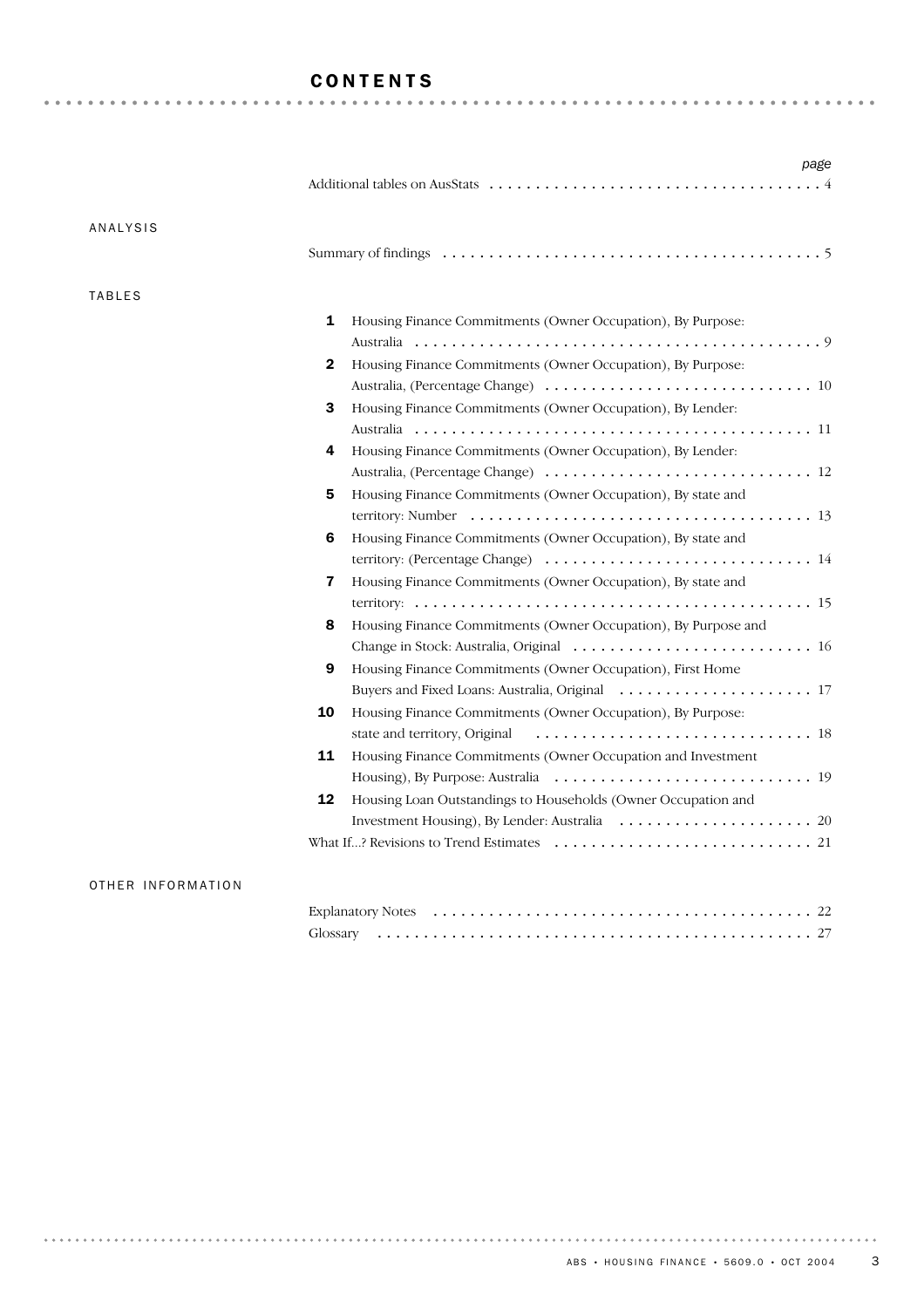# ADDITIONAL TABLES ON AUSSTATS

#### Additional tables are available from the AusStats service on <http://www.abs.gov.au> by selecting *Time Series Spreadsheets* and then *Finance*. Tables available are: TABLES AVAILABLE ON AUSSTATS

- ! longer time series of tables in this publication
- $\blacksquare$  the following tables
	- 13a Housing finance commitments (Owner Occupation), By Purpose and Lender: Australia, Original (Number)
	- 13b Housing finance commitments (Owner Occupation), By Purpose and Lender: Australia, Original (\$'000)
	- 13c Housing finance commitments, By Purpose and Lender: Australia, Original (Average Loan Size – \$'000)
	- 14 Housing Finance Seasonal Factors, By Purpose and Lender: Australia, October 1975 to October 2005
	- 15 Housing Finance Seasonal Factors, By State, October 1975 to October 2005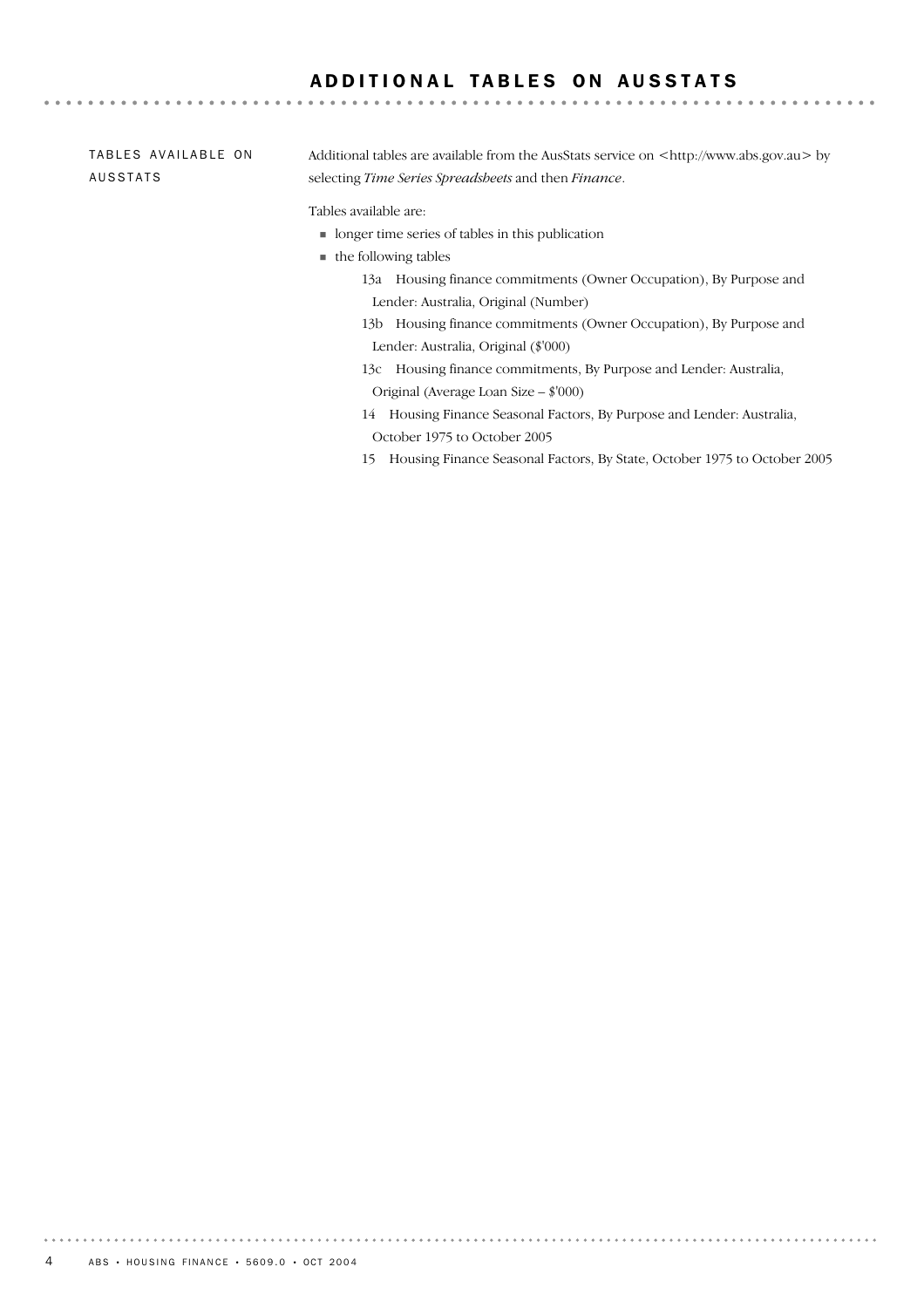#### SUMMARY OF FINDINGS

### DW FILINGS FINANCED *Value of Dwellings Financed*

The total value of dwelling commitments excluding alterations and additions (seasonally adjusted) decreased by 3.1% in October 2004, following a rise of 1.4% in September. The total housing finance trend decreased by 0.1% in October 2004, remaining relatively unchanged from the April 2004 level which followed seven consecutive monthly falls.

The total value of owner occupied commitments (seasonally adjusted) decreased by 0.4% in October 2004, following a 0.6% increase in September. Decreases in the construction of dwellings (down 1.4%), established dwellings excluding refinancing (down 0.5%) and refinancing of established dwellings (down 0.2%) were offset partially by an increase in purchase of new dwellings (up 0.5%). The trend series rose by 0.3% in October.

The seasonally adjusted series for value of investment housing commitments (including finance for construction and finance for rent or resale) decreased by 8.1% in October 2004, following a rise of 2.9% in September. The decrease this month was primarily due to falls in finance for the construction of dwellings for rent or resale (down 16.5%) and purchase of dwellings for rent or resale by individuals (down 8.0%). Partially offsetting these decreases was an increase in purchase of dwellings for rent or resale by others (up 1.3%). The trend series in total value of investment commitments fell by 1.0%.

#### INVESTMENT HOUSING - TOTAL



The number of owner occupied dwelling commitments (seasonally adjusted) decreased by 0.2% in October 2004, the second consecutive monthly decrease. A decrease in the purchase of established dwellings excluding refinancing (down 174, –0.6%) more than offset increases in refinancing of established dwellings (up 35, 0.2%) and construction of dwellings (up 18, 0.4%). Purchase of new dwellings remained unchanged from September 2004.

The total owner occupied housing finance trend rose by 0.1% in October 2004, the fifth consecutive month of slight increases following eight monthly decreases.

Decreases were recorded in seasonally adjusted terms for Western Australia (down 321, –4.3%), Queensland (down 78, –0.8%), New South Wales (down 69, –0.5%), Tasmania (down 55, –5.3%), Australian Capital Territory (down 41, –7.0%) and South Australia (down 5, –0.1%). These decreases were partially offset by rises in Victoria (up 10, 0.1%) and Northern Territory (up 3, 0.5%). The trend increased in Western Australia, South Australia, Victoria and Northern Territory, and decreased in other states and territories.

*Number of Owner Occupied Dwellings Financed*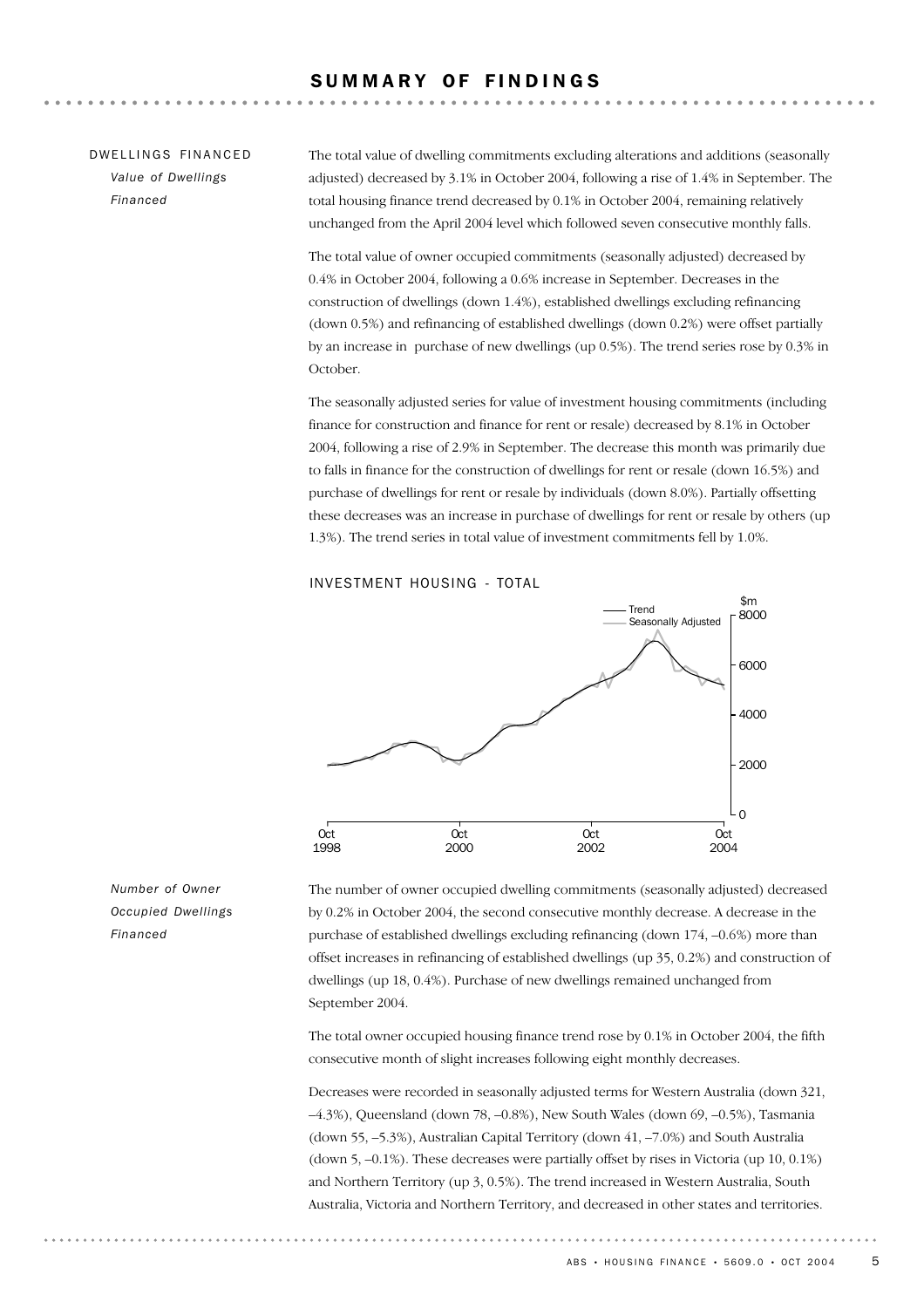*Number of Owner Occupied Dwellings Financed continued*

In original terms, first home buyer commitments as a percentage of total owner occupied housing commitments fell slightly to 16.0%, following six consecutive monthly increases after the record low in March 2004.



*Number of Owner Occupied Dwellings Financed Excluding Refinancing*

The number of owner occupied dwellings financed excluding refinancing (seasonally adjusted) decreased by 0.4% in October 2004, after a 1.2% decrease in September. The trend was virtually unchanged in October 2004.



# PURPOSE OF FINANCE (OWNER OCCUPATION) *Construction of dwellings*

The seasonally adjusted number of construction commitments for owner occupation rose by 0.4% in October 2004, after a decrease of 1.9% in September. The trend series fell 0.6% in October 2004, continuing its run of decreases since September 2003 but at a decelerating rate for the fifth successive month.

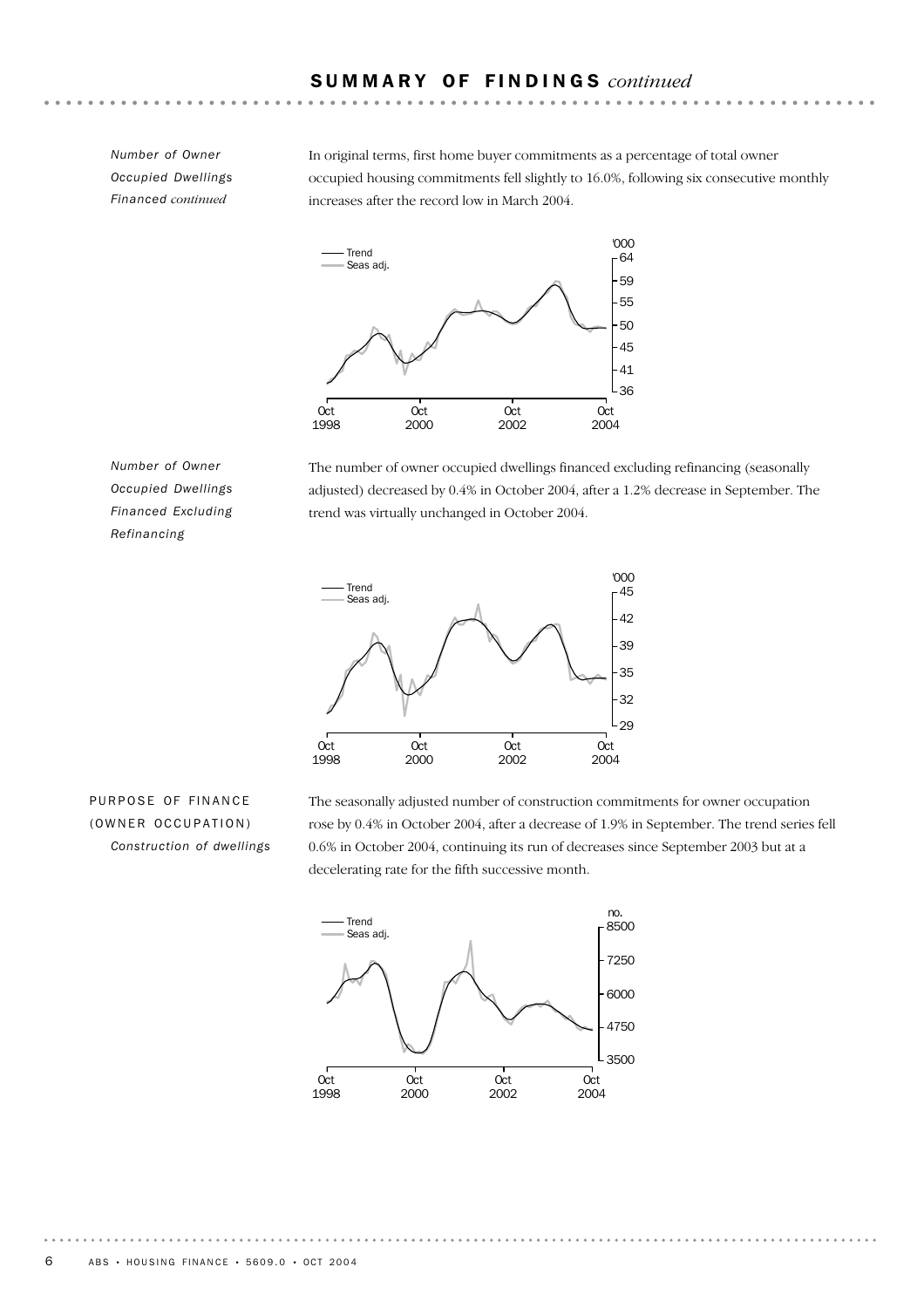#### *Purchase of new dwellings*

The number of finance commitments for the purchase of new dwellings for owner occupation (seasonally adjusted) remained virtually unchanged in October 2004, following a decrease of 3.0% in September. The trend series rose 0.1% in October 2004.



*Purchase of established dwellings*

The seasonally adjusted established dwelling for owner occupation series decreased by 0.3% in October 2004, after a 0.2% decrease in September. The trend rose by 0.1% in October 2004, the fifth month of slight increases following eight consecutive monthly decreases.



*Refinancing*

The number of refinancing commitments for owner occupied housing (seasonally adjusted) rose by 0.2% in October 2004, after a rise of 1.2% in September. The trend series increased by 0.2% in October, the fourth slight increase following eight consecutive monthly decreases.

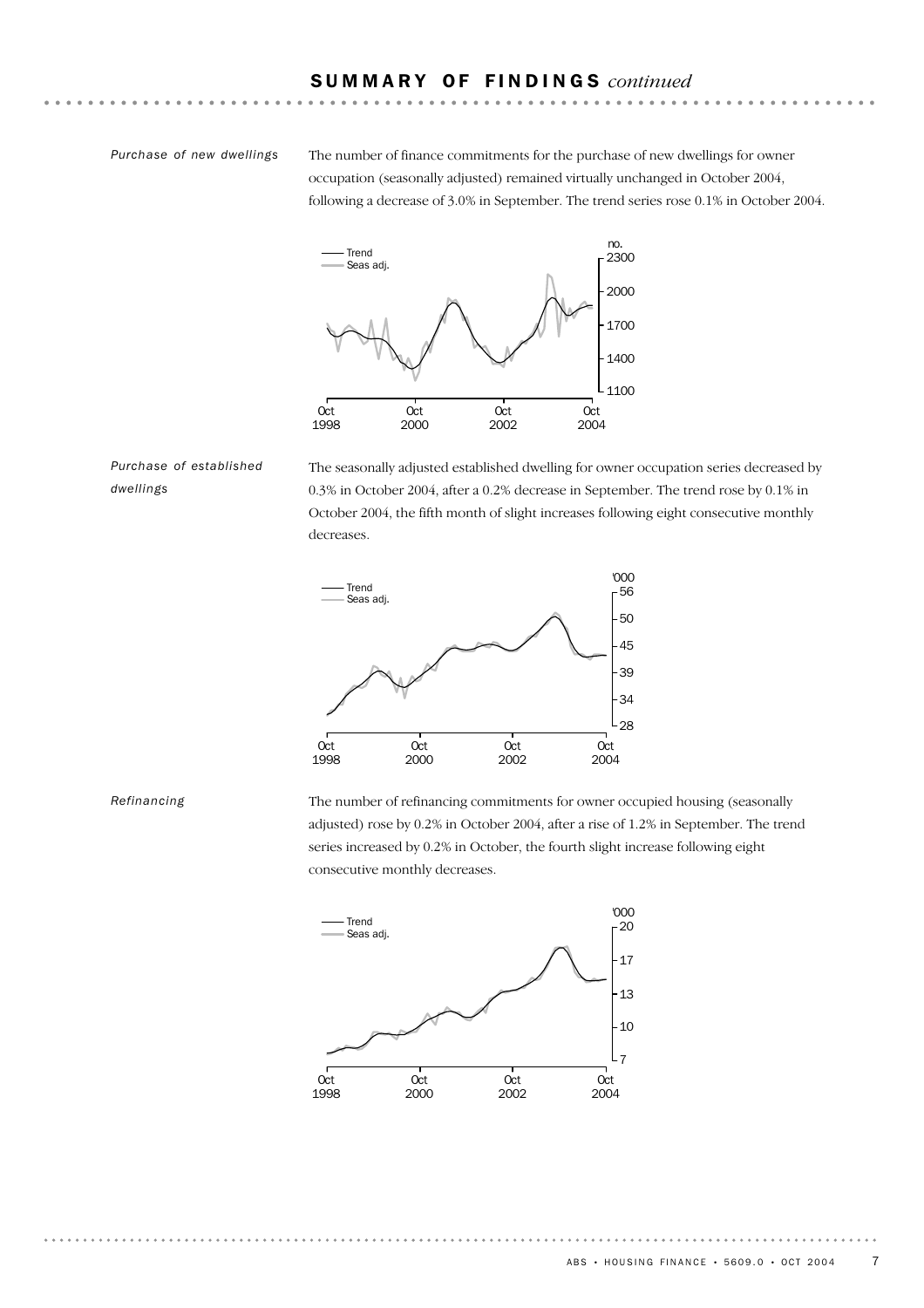### TYPE OF LENDER (OWNER OCCUPATION) *Banks*

The number of owner occupied dwellings financed by banks (seasonally adjusted) decreased for the fifth time in six months, falling by 0.5% in October 2004. The trend series decreased by 0.1% in October.



#### *Non-banks*

Non-bank commitments for owner occupied housing (seasonally adjusted) increased by 0.5% in October 2004, the fourth consecutive monthly increase. Permanent building societies were up 9.9% while wholesale lenders were up 1.5%. The non-bank trend series increased by 0.6% in October 2004, the fourth consecutive monthly increase.



#### HOUSING LOAN OUTSTANDINGS

At the end of October 2004, housing loans outstanding of authorised deposit-taking institutions was \$484,220m, up \$7,377m (1.5%) from September's closing balance. Owner occupied housing loans increased by \$5,845m (1.9%) to close at \$321,497m, while investment housing loans outstanding increased by \$1,532m (1.0%) to reach a closing balance of \$162,723m.

Bank loans increased by \$7,065m (1.6%) during October to a closing stock of \$455,346m. Owner occupied housing loans of banks increased by \$5,561m (1.9%) to \$298,441m, while investment housing loans increased \$1,504m (1.0%) to \$156,905m.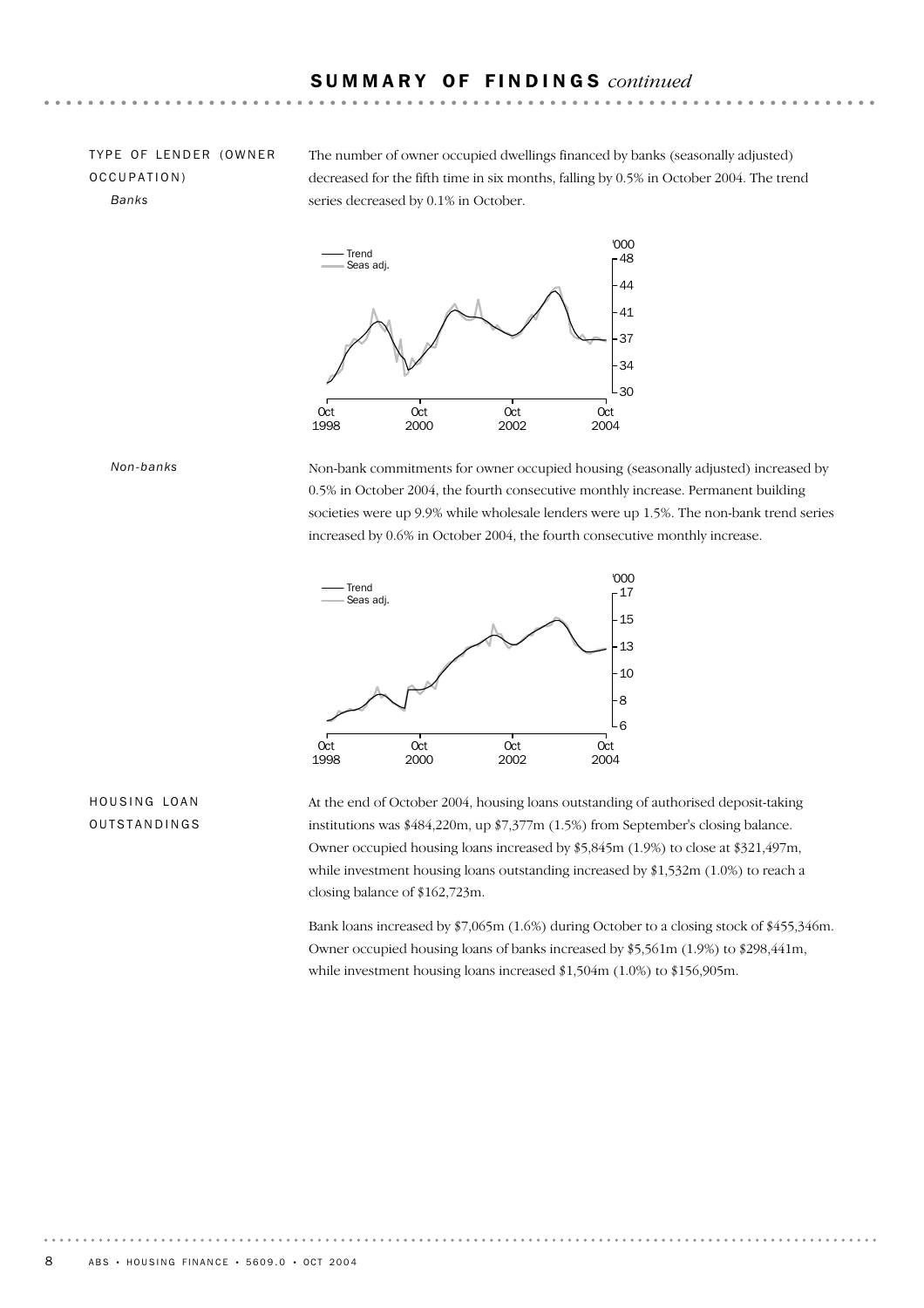

#### 1 HOUSING FINANCE COMMITMENTS (OWNER OCCUPATION) (a) , By Purpose: Australia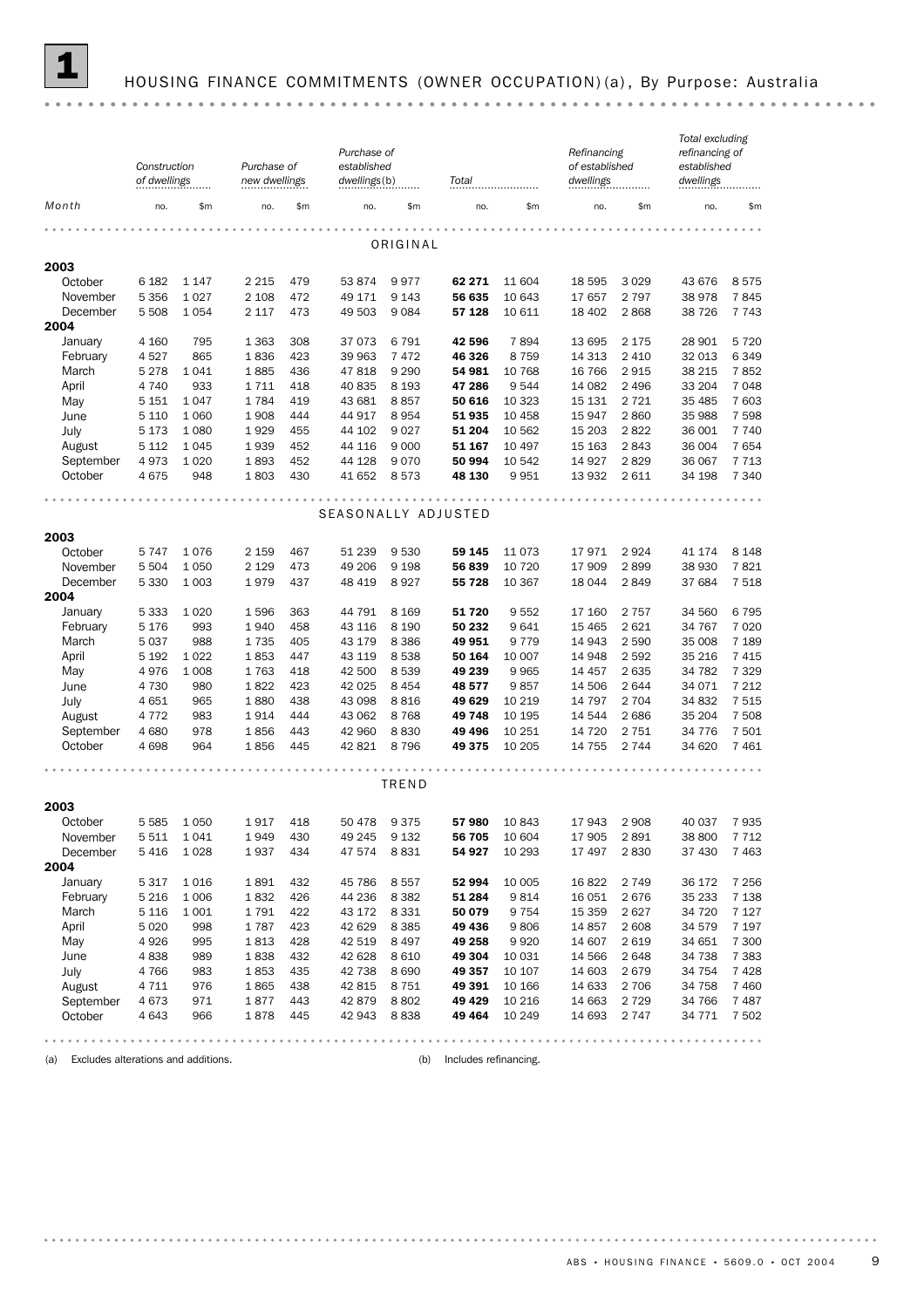

|                                                                           | Construction<br>of dwellings |                  | Purchase of<br>new dwellings |            | Purchase of<br>established<br>dwellings(b) |            | Total                                              |                  | Refinancing<br>of established<br>dwellings |            | Total excluding<br>refinancing of<br>established<br>dwellings |            |
|---------------------------------------------------------------------------|------------------------------|------------------|------------------------------|------------|--------------------------------------------|------------|----------------------------------------------------|------------------|--------------------------------------------|------------|---------------------------------------------------------------|------------|
| Month                                                                     | no.                          | value            | no.                          | value      | no.                                        | value      | no.                                                | value            | no.                                        | value      | no.                                                           | value      |
|                                                                           |                              |                  |                              |            |                                            |            | ORIGINAL (% CHANGE FROM PREVIOUS MONTH)            |                  | $-0.0000$                                  |            |                                                               |            |
| 2003                                                                      |                              |                  |                              |            |                                            |            |                                                    |                  |                                            |            |                                                               |            |
| October                                                                   | 4.7                          | 4.3              | 29.2                         | 27.9       | 3.2                                        | 1.5        | 4.1                                                | 2.7              | 3.6                                        | $-0.1$     | 4.3                                                           | 3.7        |
| November                                                                  | $-13.4$                      | $-10.4$          | $-4.8$                       | $-1.5$     | $-8.7$                                     | $-8.4$     | $-9.1$                                             | $-8.3$           | $-5.0$                                     | $-7.7$     | $-10.8$                                                       | $-8.5$     |
| December<br>2004                                                          | 2.8                          | 2.6              | 0.4                          | 0.2        | 0.7                                        | $-0.7$     | 0.9                                                | $-0.3$           | 4.2                                        | 2.5        | $-0.6$                                                        | $-1.3$     |
| January                                                                   | $-24.5$                      | $-24.6$          | $-35.6$                      | $-34.8$    | $-25.1$                                    | $-25.2$    | -25.4                                              | $-25.6$          | $-25.6$                                    | $-24.2$    | $-25.4$                                                       | -26.1      |
| February                                                                  | 8.8                          | 8.7              | 34.7                         | 37.1       | 7.8                                        | 10.0       | 8.8                                                | 11.0             | 4.5                                        | 10.8       | 10.8                                                          | 11.0       |
| March                                                                     | 16.6                         | 20.5             | 2.7                          | 3.1        | 19.7                                       | 24.3       | 18.7                                               | 22.9             | 17.1                                       | 20.9       | 19.4                                                          | 23.7       |
| April                                                                     | $-10.2$                      | $-10.4$          | $-9.2$                       | $-4.1$     | $-14.6$                                    | $-11.8$    | $-14.0$                                            | $-11.4$          | $-16.0$                                    | $-14.4$    | $-13.1$                                                       | $-10.2$    |
| May                                                                       | 8.7                          | 12.3             | 4.3                          | 0.2        | 7.0                                        | 8.1        | 7.0                                                | 8.2              | 7.4                                        | 9.0        | 6.9                                                           | 7.9        |
| June                                                                      | $-0.8$                       | 1.2              | 7.0                          | 6.0        | 2.8                                        | 1.1        | 2.6                                                | 1.3              | 5.4                                        | 5.1        | 1.4                                                           | $-0.1$     |
| July                                                                      | 1.2                          | 1.9              | 1.1                          | 2.5        | $-1.8$                                     | 0.8        | $-1.4$                                             | 1.0              | $-4.7$                                     | $-1.3$     | $\overline{\phantom{m}}$                                      | 1.9        |
| August                                                                    | $-1.2$                       | $-3.2$           | 0.5                          | $-0.7$     |                                            | $-0.3$     | $-0.1$                                             | $-0.6$           | $-0.3$                                     | 0.8        | $\overline{\phantom{0}}$                                      | $-1.1$     |
| September                                                                 | $-2.7$                       | $-2.4$           | $-2.4$                       |            |                                            | 0.8        | $-0.3$                                             | 0.4              | $-1.6$                                     | $-0.5$     | 0.2                                                           | 0.8        |
| October                                                                   | $-6.0$                       | $-7.0$           | $-4.8$                       | $-4.9$     | $-5.6$                                     | $-5.5$     | $-5.6$                                             | $-5.6$           | $-6.7$                                     | $-7.7$     | $-5.2$                                                        | $-4.8$     |
|                                                                           |                              |                  |                              |            |                                            |            |                                                    |                  |                                            |            |                                                               |            |
|                                                                           |                              |                  |                              |            |                                            |            | SEASONALLY ADJUSTED (% CHANGE FROM PREVIOUS MONTH) |                  |                                            |            |                                                               |            |
| 2003                                                                      |                              |                  |                              |            |                                            |            |                                                    |                  |                                            |            |                                                               |            |
| October                                                                   | 1.8                          | 1.1              | 29.4                         | 28.0       | $-1.2$                                     | $-1.2$     | $-0.1$                                             | $-0.1$           | 0.3                                        | $-0.6$     | $-0.2$                                                        | 0.1        |
| November                                                                  | $-4.2$                       | $-2.5$           | $-1.4$                       | 1.2        | $-4.0$                                     | $-3.5$     | $-3.9$                                             | $-3.2$           | $-0.3$                                     | $-0.9$     | $-5.4$                                                        | $-4.0$     |
| December<br>2004                                                          | $-3.2$                       | $-4.5$           | $-7.0$                       | $-7.6$     | $-1.6$                                     | $-2.9$     | $-2.0$                                             | $-3.3$           | 0.8                                        | $-1.7$     | $-3.2$                                                        | $-3.9$     |
| January                                                                   | 0.1                          | 1.8              | $-19.4$                      | $-16.9$    | $-7.5$                                     | $-8.5$     | $-7.2$                                             | $-7.9$           | $-4.9$                                     | $-3.2$     | $-8.3$                                                        | $-9.6$     |
| February                                                                  | $-2.9$                       | $-2.7$           | 21.6                         | 26.1       | $-3.7$                                     | 0.3        | $-2.9$                                             | 0.9              | $-9.9$                                     | $-5.0$     | 0.6                                                           | 3.3        |
| March                                                                     | $-2.7$                       | $-0.5$           | $-10.6$                      | $-11.6$    | 0.1                                        | 2.4        | $-0.6$                                             | 1.4              | $-3.4$                                     | $-1.2$     | 0.7                                                           | 2.4        |
| April                                                                     | 3.1                          | 3.5              | 6.8                          | 10.4       | $-0.1$                                     | 1.8        | 0.4                                                | 2.3              | $\overline{\phantom{m}}$                   | 0.1        | 0.6                                                           | 3.2        |
| May                                                                       | $-4.2$                       | $-1.4$           | $-4.9$                       | $-6.5$     | $-1.4$                                     |            | $-1.8$                                             | $-0.4$           | $-3.3$                                     | 1.7        | $-1.2$                                                        | $-1.2$     |
| June                                                                      | $-4.9$                       | $-2.8$           | 3.3                          | 1.2        | $-1.1$                                     | $-1.0$     | $-1.3$                                             | $-1.1$           | 0.3                                        | 0.3        | $-2.0$                                                        | $-1.6$     |
| July                                                                      | $-1.7$                       | $-1.5$           | 3.2                          | 3.5        | 2.6                                        | 4.3        | 2.2                                                | 3.7              | 2.0                                        | 2.3        | 2.2                                                           | 4.2        |
| August                                                                    | 2.6                          | 1.8              | 1.8                          | 1.4        | $-0.1$                                     | $-0.5$     | 0.2                                                | $-0.2$           | $-1.7$                                     | $-0.7$     | 1.1                                                           | $-0.1$     |
| September                                                                 | $-1.9$                       | $-0.5$           | $-3.0$                       | $-0.1$     | $-0.2$                                     | 0.7        | $-0.5$                                             | 0.6              | 1.2                                        | 2.4        | $-1.2$                                                        | $-0.1$     |
| October                                                                   | 0.4                          | $-1.4$           |                              | 0.5        | $-0.3$                                     | $-0.4$     | $-0.2$                                             | $-0.4$           | 0.2                                        | $-0.2$     | $-0.4$                                                        | $-0.5$     |
|                                                                           |                              |                  |                              |            |                                            |            | TREND (% CHANGE FROM PREVIOUS MONTH)               |                  |                                            |            |                                                               |            |
|                                                                           |                              |                  |                              |            |                                            |            |                                                    |                  |                                            |            |                                                               |            |
| 2003                                                                      |                              |                  |                              |            |                                            |            |                                                    |                  |                                            |            |                                                               |            |
| October                                                                   | $-0.7$                       | $-0.1$           | 3.8                          | 4.7        | $-1.0$                                     | $-1.1$     | $-0.9$                                             | $-0.8$           | 2.0                                        | 1.5        | $-2.1$                                                        | $-1.6$     |
| November                                                                  | $-1.3$                       | $-0.8$           | 1.7                          | 2.8<br>0.9 | $-2.4$                                     | $-2.6$     | $-2.2$                                             | $-2.2$<br>$-2.9$ | $-0.2$                                     | $-0.6$     | $-3.1$                                                        | $-2.8$     |
| December<br>2004                                                          | $-1.7$                       | $-1.2$           | $-0.6$                       |            | $-3.4$                                     | $-3.3$     | $-3.1$                                             |                  | $-2.3$                                     | $-2.1$     | $-3.5$                                                        | $-3.2$     |
| January                                                                   | $-1.8$                       | $-1.2$           | $-2.4$                       | $-0.6$     | $-3.8$                                     | $-3.1$     | $-3.5$                                             | $-2.8$           | $-3.9$                                     | $-2.9$     | $-3.4$                                                        | $-2.8$     |
| February                                                                  | $-1.9$                       | $-0.9$           | $-3.1$                       | $-1.3$     | $-3.4$                                     | $-2.0$     | $-3.2$                                             | $-1.9$           | $-4.6$                                     | $-2.7$     | $-2.6$                                                        | $-1.6$     |
| March                                                                     | $-1.9$                       | $-0.6$           | $-2.2$                       | $-1.0$     | $-2.4$                                     | $-0.6$     | $-2.3$                                             | $-0.6$           | $-4.3$                                     | $-1.8$     | $-1.5$                                                        | $-0.2$     |
| April                                                                     | $-1.9$                       | $-0.3$           | $-0.2$                       | 0.3        | $-1.3$                                     | 0.6        | $-1.3$                                             | 0.5              | $-3.3$                                     | $-0.7$     | $-0.4$                                                        | 1.0        |
| May                                                                       | $-1.9$                       | $-0.3$           | 1.5                          | 1.2        | $-0.3$                                     | 1.3        | $-0.4$                                             | 1.2              | $-1.7$                                     | 0.4        | 0.2                                                           | 1.4        |
| June                                                                      | $-1.8$                       | $-0.6$           | 1.4                          | 1.0        | 0.3                                        | 1.3        | 0.1                                                | 1.1              | $-0.3$                                     | $1.1\,$    | 0.2                                                           | $1.1\,$    |
| July                                                                      | $-1.5$                       | $-0.7$           | 0.8                          | 0.6        | 0.3                                        | 0.9        | 0.1                                                | 0.8              | 0.2                                        | 1.2        | $\overline{\phantom{m}}$                                      | 0.6        |
| August                                                                    | $-1.2$                       | $-0.6$           | 0.6                          | 0.9        | 0.2                                        | 0.7        | 0.1                                                | 0.6              | 0.2                                        | 1.0        | $\overline{\phantom{m}}$                                      | 0.4        |
| September<br>October                                                      | $-0.8$<br>$-0.6$             | $-0.5$<br>$-0.5$ | 0.6<br>0.1                   | 1.0<br>0.4 | 0.1<br>0.1                                 | 0.6<br>0.4 | 0.1<br>0.1                                         | 0.5<br>0.3       | 0.2<br>0.2                                 | 0.8<br>0.7 | $\overline{\phantom{0}}$                                      | 0.4<br>0.2 |
|                                                                           |                              |                  |                              |            |                                            |            |                                                    |                  |                                            |            |                                                               |            |
|                                                                           |                              |                  |                              |            |                                            |            |                                                    |                  |                                            |            |                                                               |            |
| nil or rounded to zero (including null cells)<br>$\overline{\phantom{0}}$ |                              |                  |                              |            |                                            |            | (b) Includes refinancing.                          |                  |                                            |            |                                                               |            |

(a) Excludes alterations and additions.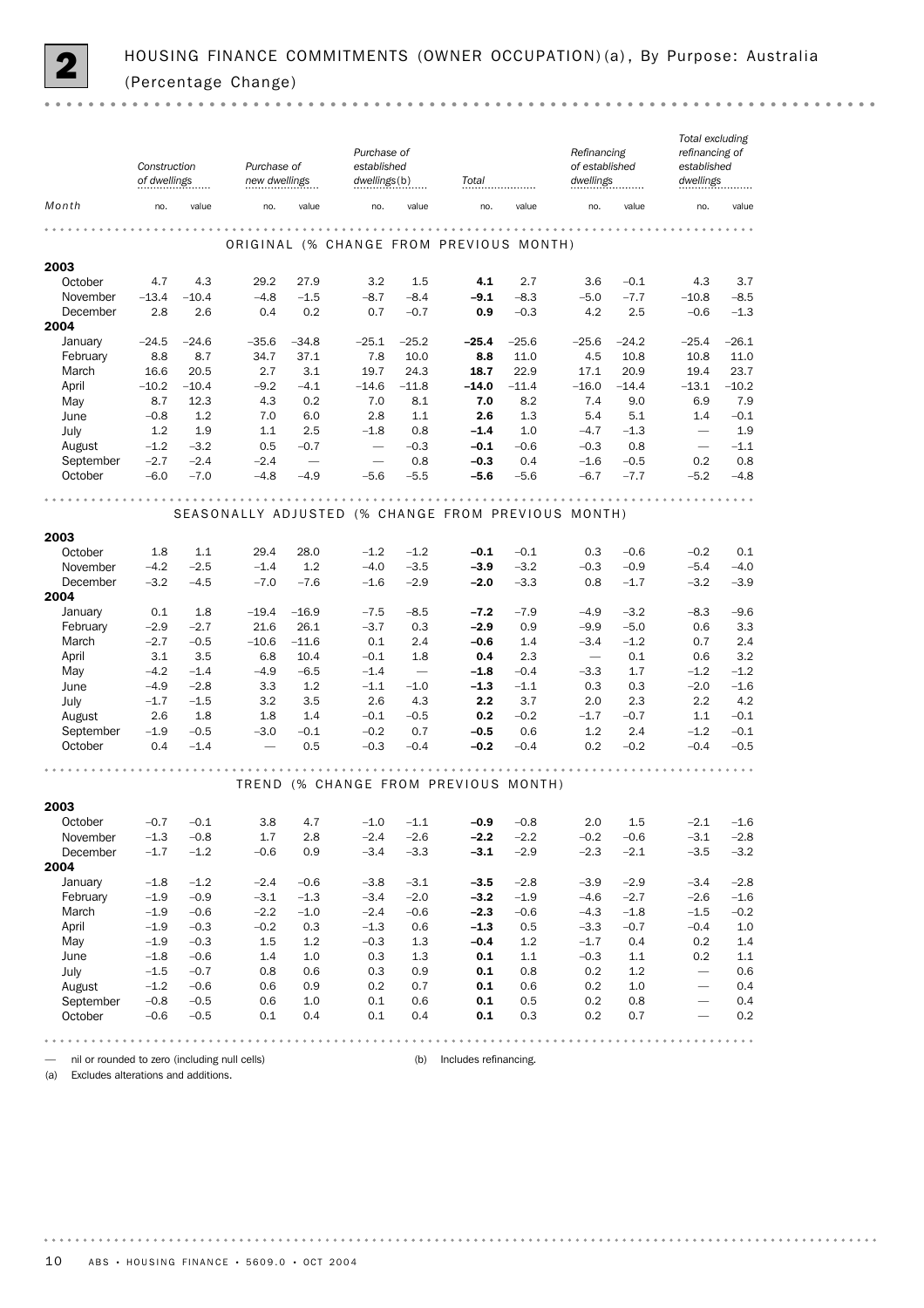(a) Excludes alterations and additions. Includes refinancing.

(b) Includes Permanent Building Societies and Wholesale Lenders n.e.c.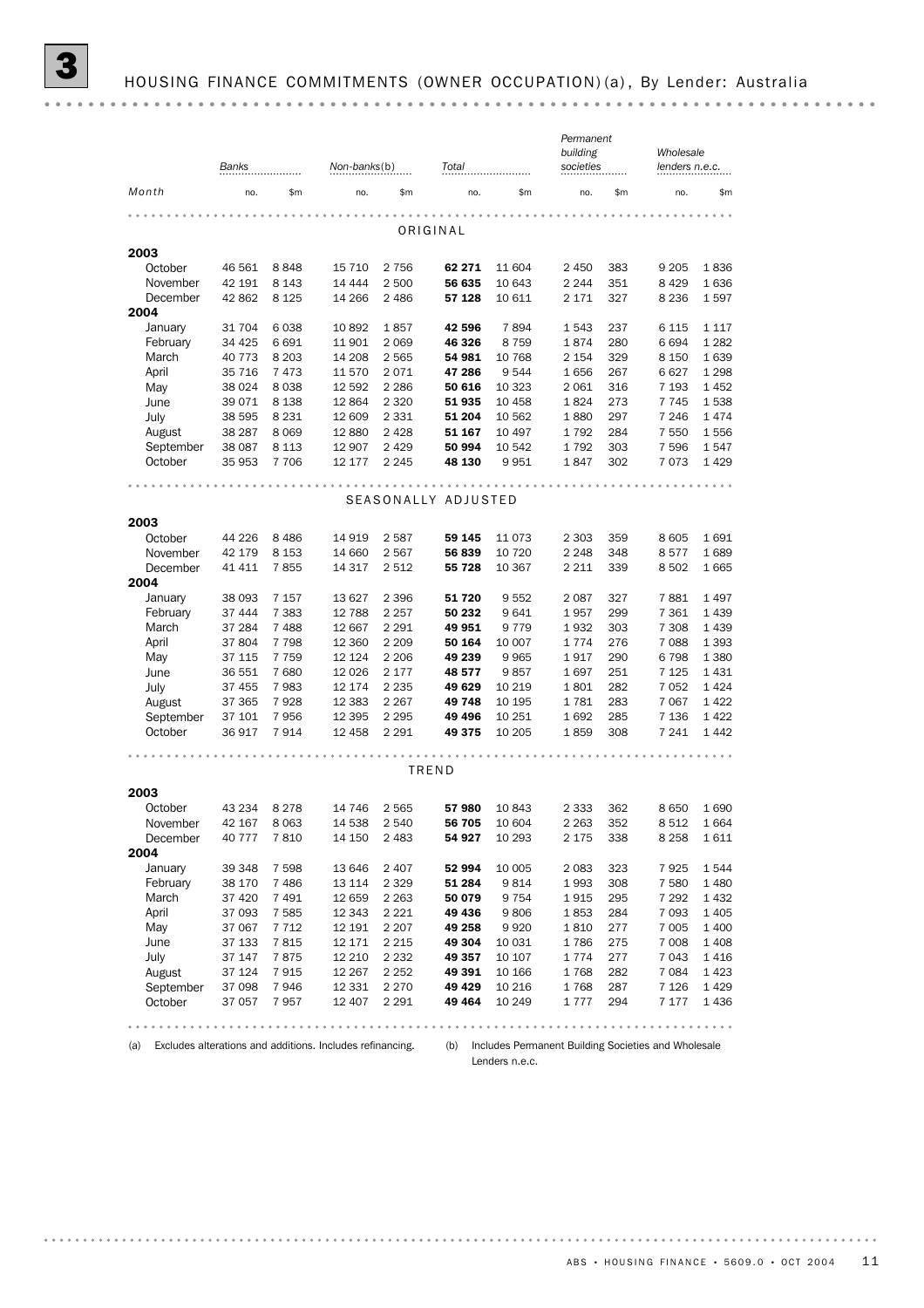|                  |                          |                  |                  |                          |                                      |            | Permanent                                          |               |                   |                          |
|------------------|--------------------------|------------------|------------------|--------------------------|--------------------------------------|------------|----------------------------------------------------|---------------|-------------------|--------------------------|
|                  |                          |                  |                  |                          |                                      |            | building                                           |               | Wholesale         |                          |
|                  | Banks                    |                  | Non-banks(b)     |                          | Total                                |            | societies                                          |               | lenders n.e.c.    |                          |
| Month            | no.                      | value            | no.              | value                    | no.                                  | value      | no.                                                | value         | no.               | value                    |
|                  |                          |                  |                  |                          |                                      |            |                                                    |               |                   |                          |
|                  |                          |                  |                  |                          |                                      |            | ORIGINAL (% change from previous month)            |               |                   |                          |
| 2003             |                          |                  |                  |                          |                                      |            |                                                    |               |                   |                          |
| October          | 4.9                      | 3.0              | 1.8              | 1.7                      | 4.1                                  | 2.7        | $-3.0$                                             | $-3.2$        | $-0.4$            | 0.9                      |
| November         | $-9.4$                   | $-8.0$           | $-8.1$           | $-9.3$                   | $-9.1$                               | $-8.3$     | $-8.4$                                             | $-8.4$        | $-8.4$            | $-10.9$                  |
| December         | 1.6                      | $-0.2$           | $-1.2$           | $-0.6$                   | 0.9                                  | $-0.3$     | $-3.3$                                             | $-6.8$        | $-2.3$            | $-2.3$                   |
| 2004             |                          |                  |                  |                          |                                      |            |                                                    |               |                   |                          |
| January          | $-26.0$                  | $-25.7$          | $-23.7$          | $-25.3$                  | $-25.4$                              | $-25.6$    | $-28.9$                                            | $-27.5$       | $-25.8$           | $-30.1$                  |
| February         | 8.6                      | 10.8             | 9.3              | 11.4                     | 8.8                                  | 11.0       | 21.5                                               | 18.2          | 9.5               | 14.7                     |
| March            | 18.4                     | 22.6             | 19.4             | 24.0                     | 18.7                                 | 22.9       | 14.9                                               | 17.4          | 21.8              | 27.9                     |
| April            | $-12.4$                  | $-8.9$           | $-18.6$          | $-19.3$                  | $-14.0$                              | $-11.4$    | $-23.1$                                            | $-18.8$       | $-18.7$           | $-20.8$                  |
| May              | 6.5<br>2.8               | 7.6              | 8.8<br>2.2       | 10.4<br>1.5              | 7.0<br>2.6                           | 8.2<br>1.3 | 24.5                                               | 18.0          | 8.5               | 11.8<br>5.9              |
| June             | $-1.2$                   | 1.2<br>1.1       | $-2.0$           | 0.5                      | $-1.4$                               | 1.0        | $-11.5$<br>3.1                                     | $-13.4$       | 7.7<br>$-6.4$     | $-4.2$                   |
| July<br>August   |                          |                  | 2.1              | 4.1                      | $-0.1$                               | $-0.6$     | $-4.7$                                             | 8.5<br>$-4.3$ | 4.2               | 5.6                      |
| September        | $-0.8$<br>$-0.5$         | $-2.0$<br>0.5    | 0.2              | $\overline{\phantom{0}}$ | $-0.3$                               | 0.4        | $\overline{\phantom{m}}$                           | 6.9           | 0.6               | $-0.6$                   |
| October          | $-5.6$                   | $-5.0$           | $-5.7$           | $-7.5$                   | $-5.6$                               | $-5.6$     | 3.1                                                | $-0.4$        | $-6.9$            | $-7.6$                   |
|                  |                          |                  |                  |                          |                                      |            |                                                    |               |                   |                          |
|                  |                          |                  |                  |                          | .                                    |            |                                                    |               |                   |                          |
|                  |                          |                  |                  |                          |                                      |            | SEASONALLY ADJUSTED (% change from previous month) |               |                   |                          |
| 2003             |                          |                  |                  |                          |                                      |            |                                                    |               |                   |                          |
| October          | 0.1                      | $-0.2$           | $-0.7$           | 0.4                      | $-0.1$                               | $-0.1$     | $-5.8$                                             | $-7.0$        | $-2.9$            | $-0.6$                   |
| November         | $-4.6$                   | $-3.9$           | $-1.7$           | $-0.8$                   | $-3.9$                               | $-3.2$     | $-2.4$                                             | $-2.8$        | $-0.3$            | $-0.1$                   |
| December         | $-1.8$                   | $-3.7$           | $-2.3$           | $-2.2$                   | $-2.0$                               | $-3.3$     | $-1.7$                                             | $-2.6$        | $-0.9$            | $-1.4$                   |
| 2004             |                          |                  |                  |                          |                                      |            |                                                    |               |                   |                          |
| January          | $-8.0$                   | $-8.9$           | $-4.8$           | $-4.6$                   | $-7.2$                               | $-7.9$     | $-5.6$                                             | $-3.6$        | $-7.3$            | $-10.1$                  |
| February         | $-1.7$                   | 3.2              | $-6.2$           | $-5.8$                   | $-2.9$                               | 0.9        | $-6.2$                                             | $-8.6$        | $-6.6$            | $-3.9$                   |
| March            | $-0.4$                   | 1.4              | $-0.9$           | 1.5                      | $-0.6$                               | 1.4        | $-1.2$                                             | 1.3           | $-0.7$            | $\overline{\phantom{0}}$ |
| April            | 1.4                      | 4.1              | $-2.4$           | $-3.6$                   | 0.4                                  | 2.3        | $-8.2$                                             | $-9.0$        | $-3.0$            | $-3.2$                   |
| May              | $-1.8$                   | $-0.5$           | $-1.9$           | $-0.1$                   | $-1.8$                               | $-0.4$     | 8.1                                                | 5.2           | $-4.1$            | $-0.9$                   |
| June             | $-1.5$                   | $-1.0$           | $-0.8$           | $-1.3$                   | $-1.3$                               | $-1.1$     | $-11.5$                                            | $-13.3$       | 4.8               | 3.7                      |
| July             | 2.5                      | 4.0              | 1.2              | 2.7                      | 2.2                                  | 3.7        | 6.1                                                | 12.0          | $-1.0$            | $-0.5$                   |
| August           | $-0.2$                   | $-0.7$           | 1.7              | 1.4                      | 0.2                                  | $-0.2$     | $-1.1$                                             | 0.6           | 0.2               | $-0.2$                   |
| September        | $-0.7$                   | 0.4              | 0.1              | 1.2                      | $-0.5$                               | 0.6        | $-5.0$                                             | 0.6           | 1.0               | $\overline{\phantom{m}}$ |
| October          | $-0.5$                   | $-0.5$           | 0.5              | $-0.2$                   | $-0.2$                               | $-0.4$     | 9.9                                                | 7.9           | 1.5               | 1.4                      |
|                  |                          |                  |                  |                          |                                      |            |                                                    |               |                   |                          |
|                  |                          |                  |                  |                          | TREND (% change from previous month) |            |                                                    |               |                   |                          |
|                  |                          |                  |                  |                          |                                      |            |                                                    |               |                   |                          |
| 2003<br>October  | $-1.1$                   | $-1.2$           | $-0.2$           | 0.6                      |                                      |            | $-1.7$                                             | $-1.3$        |                   |                          |
|                  |                          |                  |                  |                          | $-0.9$                               | $-0.8$     |                                                    |               | $-0.3$            | 0.6                      |
| November         | $-2.5$                   | $-2.6$<br>$-3.1$ | $-1.4$<br>$-2.7$ | $-1.0$                   | $-2.2$<br>$-3.1$                     | $-2.2$     | $-3.0$<br>$-3.9$                                   | $-2.8$        | $-1.6$<br>$-3.0$  | $-1.5$<br>$-3.2$         |
| December<br>2004 | $-3.3$                   |                  |                  | $-2.2$                   |                                      | $-2.9$     |                                                    | $-3.9$        |                   |                          |
| January          | $-3.5$                   | $-2.7$           | $-3.6$           | $-3.1$                   | $-3.5$                               | $-2.8$     | $-4.3$                                             | $-4.5$        | $-4.0$            | $-4.2$                   |
| February         | $-3.0$                   | $-1.5$           | $-3.9$           | $-3.3$                   | $-3.2$                               | $-1.9$     | $-4.3$                                             | $-4.7$        | $-4.3$            | $-4.1$                   |
| March            | $-2.0$                   | 0.1              | $-3.5$           | $-2.8$                   | $-2.3$                               | $-0.6$     | $-3.9$                                             | $-4.4$        | $-3.8$            | $-3.2$                   |
| April            | $-0.9$                   | 1.3              | $-2.5$           | $-1.9$                   | $-1.3$                               | 0.5        | $-3.2$                                             | $-3.7$        | $-2.7$            | $-1.8$                   |
| May              | $-0.1$                   | 1.7              | $-1.2$           | $-0.6$                   | $-0.4$                               | 1.2        | $-2.3$                                             | $-2.4$        | $-1.2$            | $-0.4$                   |
| June             | 0.2                      | 1.3              | $-0.2$           | 0.4                      | 0.1                                  | 1.1        | $-1.3$                                             | $-0.6$        | $\qquad \qquad -$ | 0.5                      |
| July             | $\overline{\phantom{0}}$ | 0.8              | 0.3              | 0.8                      | 0.1                                  | 0.8        | $-0.7$                                             | 0.8           | 0.5               | 0.6                      |
| August           | $-0.1$                   | 0.5              | 0.5              | 0.9                      | 0.1                                  | 0.6        | $-0.3$                                             | 1.6           | 0.6               | 0.5                      |
| September        | $-0.1$                   | 0.4              | 0.5              | 0.8                      | 0.1                                  | 0.5        | $\overline{\phantom{0}}$                           | 1.9           | 0.6               | 0.4                      |
| October          | $-0.1$                   | 0.1              | 0.6              | 0.9                      | 0.1                                  | 0.3        | 0.5                                                | 2.3           | 0.7               | 0.5                      |
|                  |                          |                  |                  |                          |                                      |            |                                                    |               |                   |                          |

— nil or rounded to zero (including null cells)

(a) Excludes alterations and additions. Includes refinancing.

(b) Includes Permanent Building Societies and Wholesale Lenders n.e.c.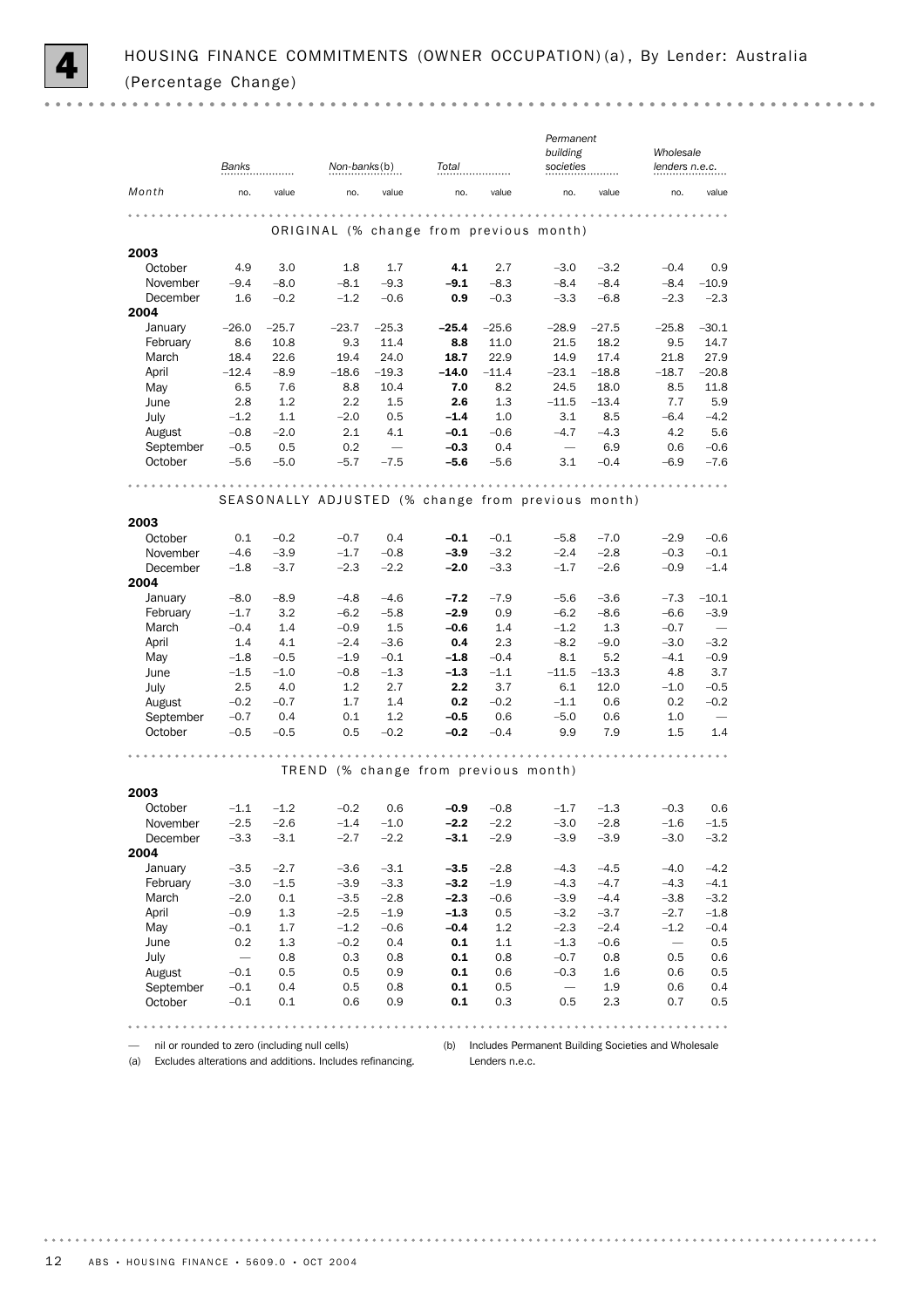

### HOUSING FINANCE COMMITMENTS (OWNER OCCUPATION) (a), By state and territory

(a) Excludes alterations and additions. Includes refinancing.

(b) Sum of states and territories may not equal Australian total (see paragraph 26 in Explanatory Notes).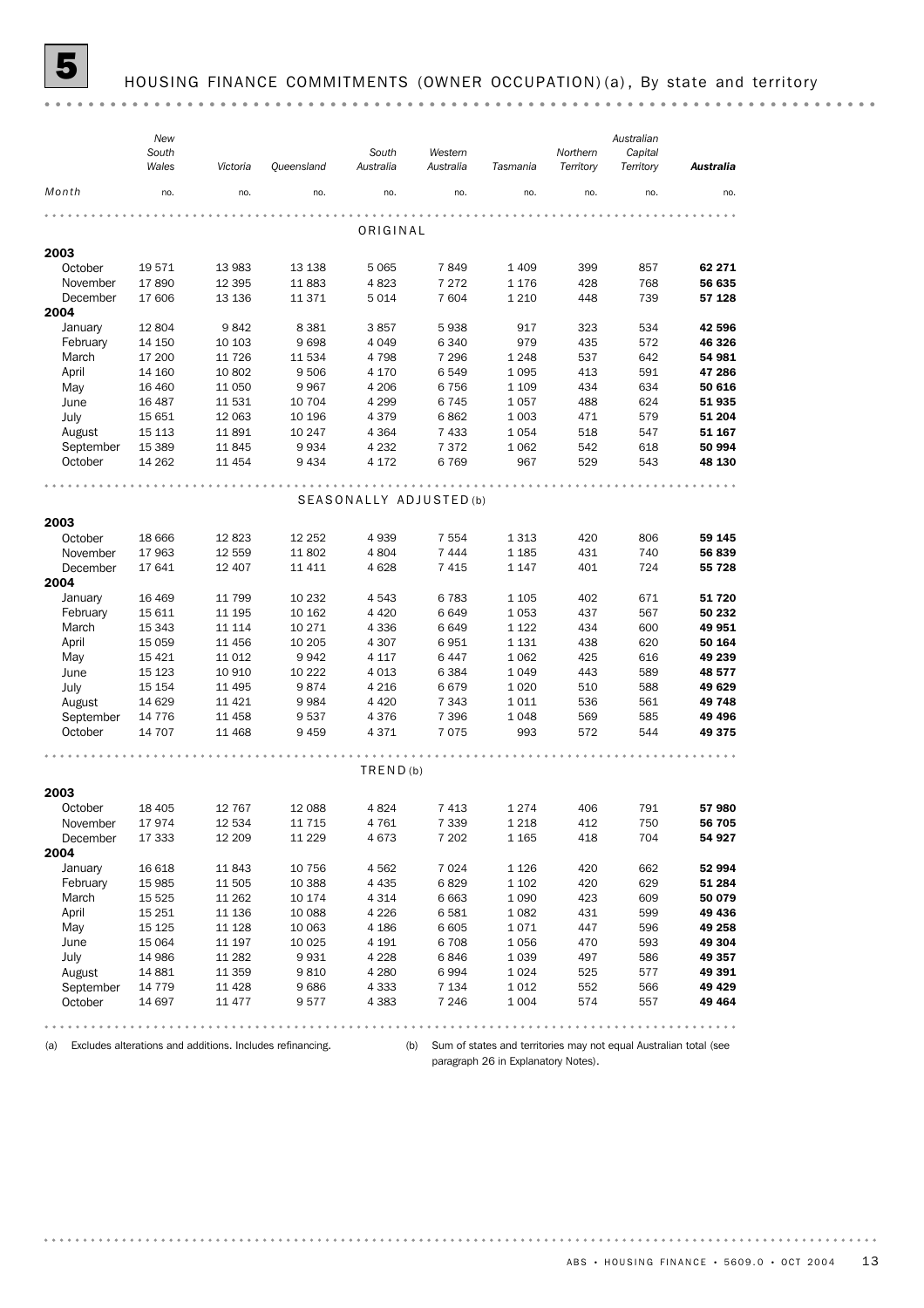

|                     | New<br>South<br>Wales | Victoria                                      | Queensland                                         | South<br>Australia | Western<br>Australia               | Tasmania                                                  | Northern<br>Territory    | Australian<br>Capital<br>Territory | Australia                  |
|---------------------|-----------------------|-----------------------------------------------|----------------------------------------------------|--------------------|------------------------------------|-----------------------------------------------------------|--------------------------|------------------------------------|----------------------------|
| Month               | no.                   | no.                                           | no.                                                | no.                | no.                                | no.                                                       | no.                      | no.                                | no.                        |
|                     |                       |                                               | ORIGINAL (% change from previous month)            |                    |                                    |                                                           |                          |                                    |                            |
|                     |                       |                                               |                                                    |                    |                                    |                                                           |                          |                                    |                            |
| 2003                | 1.8                   | 5.8                                           | 3.2                                                | 6.7                | 8.2                                | 4.1                                                       | $-8.1$                   | 0.7                                | 4.1                        |
| October<br>November | $-8.6$                | $-11.4$                                       | $-9.6$                                             | $-4.8$             | $-7.4$                             | $-16.5$                                                   | 7.3                      | $-10.4$                            | $-9.1$                     |
| December            | $-1.6$                | 6.0                                           | $-4.3$                                             | 4.0                | 4.6                                | 2.9                                                       | 4.7                      | $-3.8$                             | 0.9                        |
| 2004                |                       |                                               |                                                    |                    |                                    |                                                           |                          |                                    |                            |
| January             | $-27.3$               | $-25.1$                                       | $-26.3$                                            | $-23.1$            | $-21.9$                            | $-24.2$                                                   | $-27.9$                  | $-27.7$                            | $-25.4$                    |
| February            | 10.5                  | 2.7                                           | 15.7                                               | 5.0                | 6.8                                | 6.8                                                       | 34.7                     | 7.1                                | 8.8                        |
| March               | 21.6                  | 16.1                                          | 18.9                                               | 18.5               | 15.1                               | 27.5                                                      | 23.4                     | 12.2                               | 18.7                       |
| April               | $-17.7$               | $-7.9$                                        | $-17.6$                                            | $-13.1$            | $-10.2$                            | $-12.3$                                                   | $-23.1$                  | $-7.9$                             | $-14.0$                    |
| May                 | 16.2                  | 2.3                                           | 4.8                                                | 0.9                | 3.2                                | 1.3                                                       | 5.1                      | 7.3                                | 7.0                        |
| June                | 0.2                   | 4.4                                           | 7.4                                                | 2.2                | $-0.2$                             | $-4.7$                                                    | 12.4                     | $-1.6$                             | 2.6                        |
| July                | $-5.1$                | 4.6                                           | $-4.7$                                             | 1.9                | 1.7                                | $-5.1$                                                    | $-3.5$                   | $-7.2$                             | $-1.4$                     |
| August              | $-3.4$                | $-1.4$                                        | 0.5                                                | $-0.3$             | 8.3                                | 5.1                                                       | 10.0                     | $-5.5$                             | $-0.1$                     |
| September           | 1.8                   | $-0.4$                                        | $-3.1$                                             | $-3.0$             | $-0.8$                             | 0.8                                                       | 4.6                      | 13.0                               | $-0.3$                     |
| October             | $-7.3$                | $-3.3$                                        | $-5.0$                                             | $-1.4$             | $-8.2$                             | $-8.9$                                                    | $-2.4$                   | $-12.1$                            | $-5.6$                     |
|                     |                       |                                               | SEASONALLY ADJUSTED (% Change from previous month) |                    |                                    |                                                           |                          |                                    |                            |
|                     |                       |                                               |                                                    |                    |                                    |                                                           |                          |                                    |                            |
| 2003                |                       |                                               |                                                    |                    |                                    |                                                           |                          |                                    |                            |
| October             | $-0.5$                | $-1.8$                                        | $-2.2$                                             | 2.1                | 2.0                                | $-2.8$                                                    | 0.9                      | $-3.4$                             | $-0.1$                     |
| November            | $-3.8$                | $-2.1$                                        | $-3.7$                                             | $-2.7$             | $-1.5$                             | $-9.8$                                                    | 2.7                      | $-8.2$                             | $-3.9$                     |
| December            | $-1.8$                | $-1.2$                                        | $-3.3$                                             | $-3.7$             | $-0.4$                             | $-3.2$                                                    | $-7.1$                   | $-2.2$                             | $-2.0$                     |
| 2004                |                       |                                               |                                                    |                    |                                    |                                                           |                          |                                    |                            |
| January             | $-6.6$                | $-4.9$                                        | $-10.3$                                            | $-1.8$             | $-8.5$                             | $-3.7$                                                    | 0.3                      | $-7.3$                             | $-7.2$                     |
| February<br>March   | $-5.2$<br>$-1.7$      | $-5.1$<br>$-0.7$                              | $-0.7$<br>$1.1$                                    | $-2.7$<br>$-1.9$   | $-2.0$<br>$\overline{\phantom{m}}$ | $-4.7$<br>6.5                                             | 8.6<br>$-0.7$            | $-15.5$<br>5.8                     | $-2.9$<br>$-0.6$           |
| April               | $-1.9$                | 3.1                                           | $-0.6$                                             | $-0.7$             | 4.6                                | 0.7                                                       | 0.9                      | 3.3                                | 0.4                        |
| May                 | 2.4                   | $-3.9$                                        | $-2.6$                                             | $-4.4$             | $-7.3$                             | $-6.1$                                                    | $-2.9$                   | $-0.7$                             | $-1.8$                     |
| June                | $-1.9$                | $-0.9$                                        | 2.8                                                | $-2.5$             | $-1.0$                             | $-1.2$                                                    | 4.4                      | $-4.4$                             | $-1.3$                     |
| July                | 0.2                   | 5.4                                           | $-3.4$                                             | 5.1                | 4.6                                | $-2.8$                                                    | 15.0                     | $-0.1$                             | 2.2                        |
| August              | $-3.5$                | $-0.7$                                        | 1.1                                                | 4.8                | 9.9                                | $-0.8$                                                    | 5.1                      | $-4.7$                             | 0.2                        |
| September           | 1.0                   | 0.3                                           | $-4.5$                                             | $-1.0$             | 0.7                                | 3.7                                                       | 6.1                      | 4.4                                | $-0.5$                     |
| October             | $-0.5$                | 0.1                                           | $-0.8$                                             | $-0.1$             | $-4.3$                             | $-5.3$                                                    | 0.5                      | $-7.0$                             | $-0.2$                     |
|                     |                       |                                               | TREND (% change from previous month)               |                    |                                    |                                                           |                          |                                    |                            |
|                     |                       |                                               |                                                    |                    |                                    |                                                           |                          |                                    |                            |
| 2003                |                       |                                               |                                                    |                    |                                    |                                                           |                          |                                    |                            |
| October             | $-0.8$                | $-0.7$                                        | $-1.3$                                             | $-0.6$             | $\overline{\phantom{m}}$           | $-3.0$                                                    | 0.6                      | $-3.5$                             | $-0.9$                     |
| November            | $-2.3$                | $-1.8$                                        | $-3.1$                                             | $-1.3$             | $-1.0$                             | $-4.4$                                                    | 1.5                      | $-5.2$                             | $-2.2$                     |
| December            | $-3.6$                | $-2.6$                                        | $-4.2$                                             | $-1.8$             | $-1.9$                             | $-4.4$                                                    | 1.4                      | $-6.1$                             | $-3.1$                     |
| 2004                |                       |                                               |                                                    |                    |                                    |                                                           |                          |                                    |                            |
| January             | $-4.1$                | $-3.0$                                        | $-4.2$                                             | $-2.4$             | $-2.5$                             | $-3.4$                                                    | 0.5                      | $-6.0$                             | $-3.5$                     |
| February            | $-3.8$<br>$-2.9$      | $-2.9$<br>$-2.1$                              | $-3.4$<br>$-2.1$                                   | $-2.8$<br>$-2.7$   | $-2.8$<br>$-2.4$                   | $-2.1$                                                    | $\overline{\phantom{m}}$ | $-4.9$<br>$-3.3$                   | $-3.2$<br>$-2.3$           |
| March<br>April      | $-1.8$                | $-1.1$                                        | $-0.8$                                             | $-2.0$             | $-1.2$                             | $-1.1$<br>$-0.7$                                          | 0.7<br>2.0               | $-1.5$                             | $-1.3$                     |
| May                 | $-0.8$                | $-0.1$                                        | $-0.2$                                             | $-0.9$             | 0.4                                | $-1.0$                                                    | 3.7                      | $-0.5$                             | $-0.4$                     |
| June                | $-0.4$                | 0.6                                           | $-0.4$                                             | 0.1                | 1.6                                | $-1.4$                                                    | 5.0                      | $-0.5$                             | 0.1                        |
| July                | $-0.5$                | 0.8                                           | $-0.9$                                             | 0.9                | 2.1                                | $-1.6$                                                    | 5.7                      | $-1.1$                             | $0.1\,$                    |
| August              | $-0.7$                | 0.7                                           | $-1.2$                                             | 1.2                | 2.2                                | $-1.4$                                                    | 5.7                      | $-1.7$                             | 0.1                        |
| September           | $-0.7$                | 0.6                                           | $-1.3$                                             | 1.2                | 2.0                                | $-1.2$                                                    | 5.0                      | $-1.7$                             | 0.1                        |
| October             | $-0.6$                | 0.4                                           | $-1.1$                                             | $1.1\,$            | 1.6                                | $-0.8$                                                    | 4.0                      | $-1.6$                             | 0.1                        |
|                     |                       | .                                             |                                                    |                    |                                    |                                                           | $- - - - - -$            |                                    | $\alpha = \alpha - \alpha$ |
|                     |                       | nil or rounded to zero (including null cells) |                                                    |                    | (a)                                | Excludes alterations and additions. Includes refinancing. |                          |                                    |                            |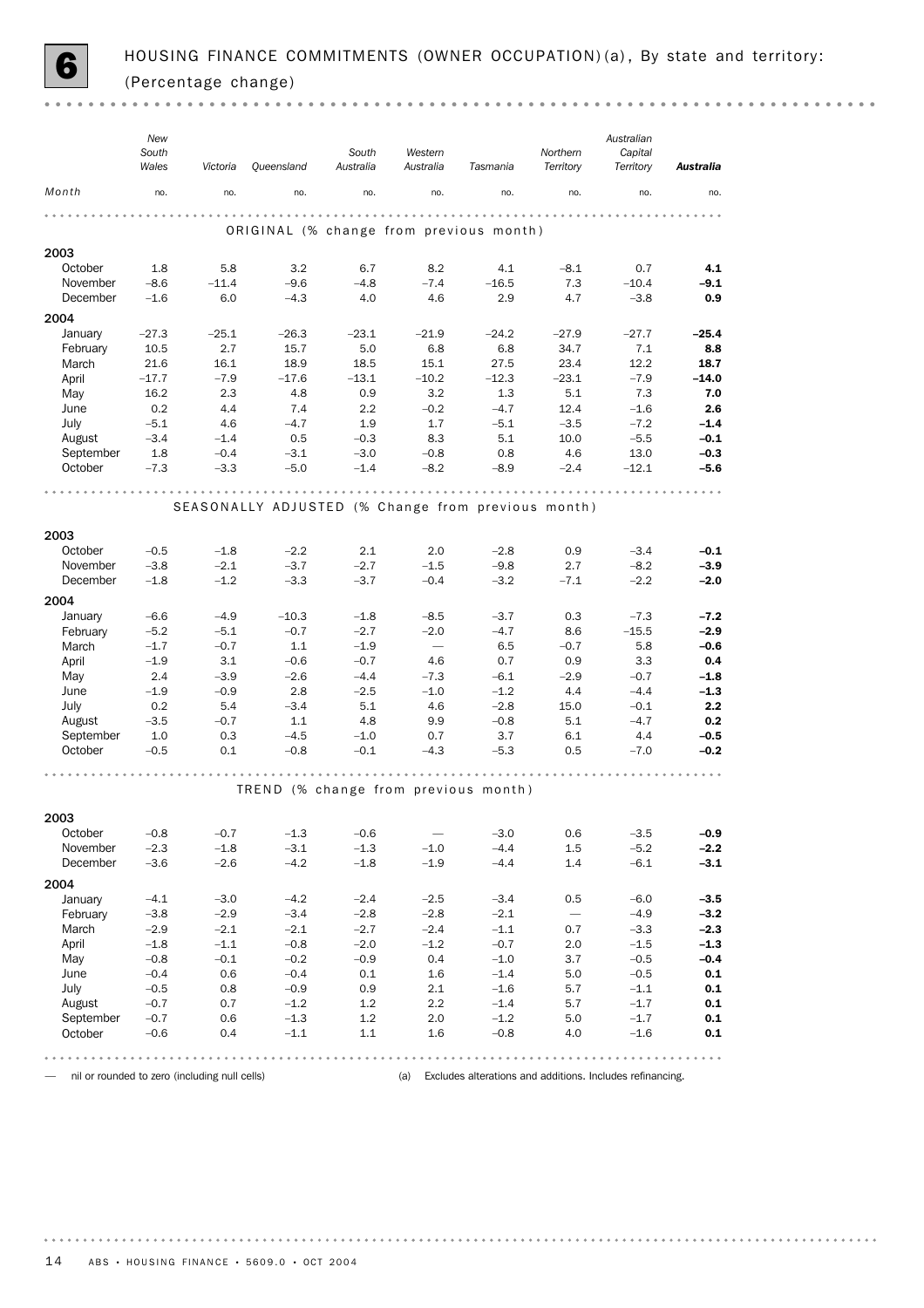|           | New     |          |            |           |                         |          |           | Australian |                            |
|-----------|---------|----------|------------|-----------|-------------------------|----------|-----------|------------|----------------------------|
|           | South   |          |            | South     | Western                 |          | Northern  | Capital    |                            |
|           | Wales   | Victoria | Queensland | Australia | Australia               | Tasmania | Territory | Territory  | <b>Australia</b>           |
| Month     | \$m\$   | \$m      | \$m\$      | \$m       | \$m\$                   | \$m      | \$m       | \$m        | \$m                        |
|           |         |          |            |           |                         |          |           |            | $\alpha$ $\alpha$ $\alpha$ |
|           |         |          |            | ORIGINAL  |                         |          |           |            |                            |
| 2003      |         |          |            |           |                         |          |           |            |                            |
| October   | 4539    | 2 5 5 0  | 2 2 9 2    | 683       | 1 1 5 1                 | 152      | 61        | 178        | 11 604                     |
| November  | 4 1 4 2 | 2 3 3 8  | 2 0 8 4    | 651       | 1081                    | 130      | 62        | 156        | 10 643                     |
| December  | 4 0 0 4 | 2 4 4 9  | 2 0 0 8    | 693       | $1\,105$                | 136      | 68        | 148        | 10 611                     |
| 2004      |         |          |            |           |                         |          |           |            |                            |
| January   | 2876    | 1859     | 1498       | 525       | 865                     | 112      | 49        | 111        | 7894                       |
| February  | 3 2 2 7 | 1900     | 1800       | 560       | 959                     | 117      | 74        | 121        | 8759                       |
| March     | 4 0 9 0 | 2 2 8 0  | 2 2 0 1    | 689       | 1 1 1 7                 | 156      | 89        | 145        | 10 768                     |
| April     | 3520    | 2 1 4 3  | 1870       | 623       | 1045                    | 137      | 72        | 133        | 9544                       |
| May       | 4 1 5 6 | 2 1 7 2  | 1949       | 624       | 1 0 6 6                 | 148      | 68        | 141        | 10 323                     |
| June      | 4 0 3 5 | 2 2 6 7  | 2097       | 635       | 1 0 6 2                 | 139      | 78        | 144        | 10 458                     |
| July      | 3 9 3 0 | 2 4 3 1  | 2 0 6 6    | 656       | 1 1 2 0                 | 142      | 81        | 136        | 10 562                     |
| August    | 3817    | 2 4 1 8  | 2031       | 647       | 1 2 2 7                 | 142      | 91        | 123        | 10 497                     |
| September | 3927    | 2 3 8 8  | 2 0 0 9    | 638       | 1 2 0 2                 | 144      | 91        | 141        | 10 542                     |
| October   | 3651    | 2 3 1 9  | 1893       | 611       | 1 1 3 2                 | 134      | 88        | 122        | 9951                       |
|           |         |          |            |           |                         | .        |           |            |                            |
|           |         |          |            |           | SEASONALLY ADJUSTED (b) |          |           |            |                            |
|           |         |          |            |           |                         |          |           |            |                            |
| 2003      |         |          |            |           |                         |          |           |            |                            |
| October   | 4 3 1 7 | 2 3 5 9  | 2 1 4 9    | 673       | 1 1 2 9                 | 141      | 63        | 161        | 11073                      |
| November  | 4 1 5 0 | 2 3 7 2  | 2074       | 638       | 1 1 1 0                 | 131      | 64        | 151        | 10 720                     |
| December  | 4 0 1 4 | 2 2 7 1  | 2 0 2 4    | 627       | 1096                    | 132      | 62        | 147        | 10 367                     |
| 2004      |         |          |            |           |                         |          |           |            |                            |
| January   | 3 6 6 4 | 2 2 3 4  | 1814       | 615       | 956                     | 139      | 59        | 143        | 9552                       |
| February  | 3679    | 2 1 2 9  | 1862       | 612       | 1 0 0 2                 | 121      | 72        | 130        | 9641                       |
| March     | 3693    | 2 1 4 9  | 1945       | 617       | 1023                    | 143      | 74        | 136        | 9779                       |
| April     | 3 6 6 5 | 2 2 7 3  | 1992       | 656       | 1 0 8 2                 | 146      | 76        | 133        | 10 007                     |
| May       | 3846    | 2 1 4 4  | 1977       | 607       | 1014                    | 141      | 69        | 134        | 9965                       |
| June      | 3753    | 2 1 7 7  | 2 0 0 9    | 594       | 1014                    | 139      | 71        | 132        | 9857                       |
| July      | 3797    | 2 3 1 6  | 1981       | 641       | 1 0 8 0                 | 137      | 88        | 137        | 10 219                     |
| August    | 3687    | 2 3 1 7  | 1991       | 660       | 1 2 3 2                 | 137      | 91        | 131        | 10 195                     |
| September | 3775    | 2 3 3 8  | 1945       | 658       | 1 2 1 1                 | 141      | 93        | 136        | 10 251                     |
| October   | 3705    | 2 3 1 5  | 1890       | 643       | 1 2 0 4                 | 134      | 95        | 119        | 10 205                     |
|           |         |          |            |           |                         |          |           |            |                            |
|           |         |          |            | TRED(b)   |                         |          |           |            |                            |
| 2003      |         |          |            |           |                         |          |           |            |                            |
| October   | 4 2 2 3 | 2 3 6 7  | 2 1 2 2    | 650       | 1 1 0 5                 | 137      | 61        | 160        | 10843                      |
| November  | 4 1 1 8 | 2 3 2 9  | 2 0 6 5    | 641       | 1086                    | 135      | 62        | 154        | 10 604                     |
| December  | 3972    | 2 2 8 1  | 1995       | 633       | 1062                    | 134      | 64        | 147        | 10 293                     |
| 2004      |         |          |            |           |                         |          |           |            |                            |
| January   | 3832    | 2 2 3 2  | 1939       | 626       | 1038                    | 134      | 66        | 141        | 10 005                     |
| February  | 3736    | 2 1 9 4  | 1913       | 620       | 1019                    | 135      | 68        | 137        | 9814                       |
| March     | 3696    | 2 1 7 4  | 1920       | 618       | 1 0 1 0                 | 137      | 70        | 134        | 9754                       |
| April     | 3703    | 2 177    | 1948       | 618       | 1017                    | 140      | 72        | 133        | 9806                       |
| May       | 3733    | 2 2 0 0  | 1976       | 622       | 1 0 4 0                 | 141      | 75        | 133        | 9920                       |
| June      | 3756    | 2 2 3 3  | 1990       | 628       | 1075                    | 140      | 79        | 134        | 10 031                     |
| July      | 3760    | 2 2 6 6  | 1984       | 634       | 1 1 1 2                 | 139      | 83        | 133        | 10 107                     |
| August    | 3753    | 2 2 9 5  | 1969       | 641       | 1 1 5 1                 | 138      | 88        | 132        | 10 166                     |
| September | 3743    | 2 3 2 0  | 1951       | 648       | 1 1 8 8                 | 137      | 92        | 130        | 10 216                     |
| October   | 3732    | 2 3 3 6  | 1932       | 652       | 1 2 1 8                 | 136      | 96        | 128        | 10 249                     |
|           |         |          |            |           |                         |          |           |            |                            |
|           |         |          | .          |           |                         |          |           |            |                            |

(a) Excludes alterations and additions. Includes refinancing.

(b) Sum of states and territories may not equal Australian total (see paragraph 26 in Explanatory Notes).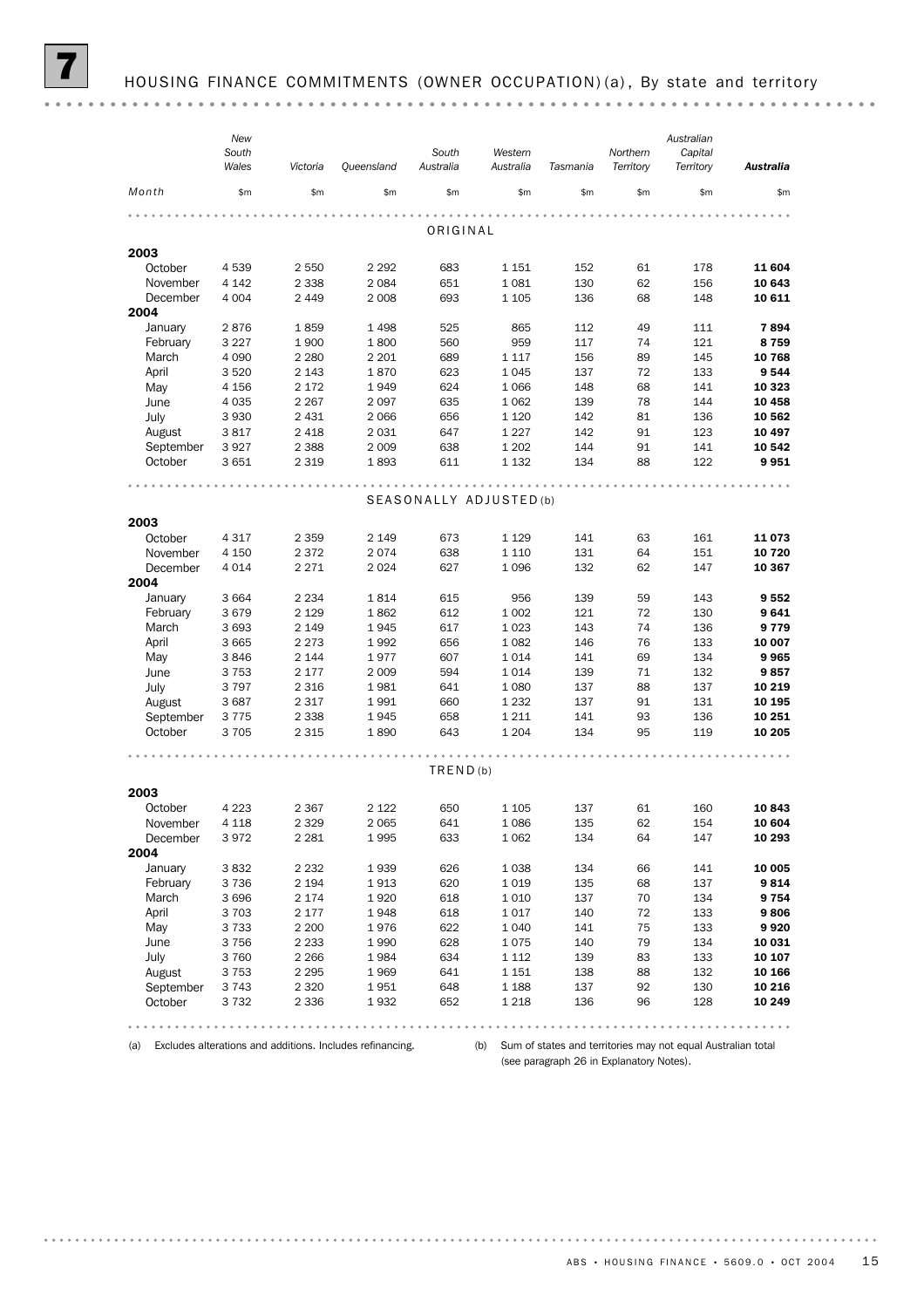$-0.00000$ 

|                                                                   | Dwellings<br>financed | Refinancing<br>of established<br>dwellings                                                                                       | Alterations<br>and<br>additions | <b>Total</b>                                                                    | Commitments<br>advanced<br>during month | Commitments<br>cancelled<br>during month | Commitments not<br>advanced at end<br>of month $(a)$ |
|-------------------------------------------------------------------|-----------------------|----------------------------------------------------------------------------------------------------------------------------------|---------------------------------|---------------------------------------------------------------------------------|-----------------------------------------|------------------------------------------|------------------------------------------------------|
| Month                                                             | \$m                   | \$m                                                                                                                              | \$m                             | \$m                                                                             | \$m                                     | \$m                                      | \$m                                                  |
|                                                                   |                       |                                                                                                                                  |                                 |                                                                                 |                                         |                                          |                                                      |
| 2003                                                              |                       |                                                                                                                                  |                                 |                                                                                 |                                         |                                          |                                                      |
| October                                                           | 8575                  | 3 0 2 9                                                                                                                          | 610                             | 12 2 14                                                                         | 10 605                                  | 908                                      | 23 5 26                                              |
| November                                                          | 7845                  | 2 7 9 7                                                                                                                          | 542                             | 11 185                                                                          | 9 6 23                                  | 946                                      | 24 211                                               |
| December                                                          | 7 7 4 3               | 2868                                                                                                                             | 495                             | 11 106                                                                          | 10 861                                  | 873                                      | 23 541                                               |
| 2004                                                              |                       |                                                                                                                                  |                                 |                                                                                 |                                         |                                          |                                                      |
| January                                                           | 5 7 2 0               | 2 1 7 5                                                                                                                          | 391                             | 8 2 8 5                                                                         | 8 1 4 3                                 | 889                                      | 22 7 7 4                                             |
| February                                                          | 6349                  | 2 4 1 0                                                                                                                          | 529                             | 9 2 8 8                                                                         | 7 9 6 8                                 | 863                                      | 23 216                                               |
| March                                                             | 7852                  | 2915                                                                                                                             | 618                             | 11 386                                                                          | 9 2 3 6                                 | 936                                      | 24 5 89                                              |
| April                                                             | 7048                  | 2 4 9 6                                                                                                                          | 510                             | 10 054                                                                          | 9085                                    | 998                                      | 24 743                                               |
| May                                                               | 7 603                 | 2 7 2 1                                                                                                                          | 500                             | 10823                                                                           | 9 1 8 1                                 | 1 2 6 8                                  | 25 118                                               |
| June                                                              | 7 5 9 8               | 2860                                                                                                                             | 511                             | 10 969                                                                          | 9 5 3 4                                 | 1 1 3 8                                  | 25 40 6                                              |
| July                                                              | 7 7 4 0               | 2822                                                                                                                             | 495                             | 11 057                                                                          | 9690                                    | 1 2 6 3                                  | 25 5 66                                              |
| August                                                            | 7654                  | 2843                                                                                                                             | 478                             | 10 975                                                                          | 9 1 7 4                                 | 1079                                     | 26 28 6                                              |
| September                                                         | 7713                  | 2829                                                                                                                             | 487                             | 11 0 29                                                                         | 9472                                    | 1 1 2 2                                  | 26 720                                               |
| October                                                           | 7 3 4 0               | 2 6 1 1                                                                                                                          | 453                             | 10 404                                                                          | 9 1 0 5                                 | 1 1 7 9                                  | 26 843                                               |
| $\mathbf{r}$ , and $\mathbf{r}$ and $\mathbf{r}$ and $\mathbf{r}$ |                       | $\sim$ $\sim$<br>the contract of the contract of the contract of the contract of the contract of the contract of the contract of |                                 | the contract of the contract of the contract of the contract of the contract of |                                         | .                                        |                                                      |

(a) This figure sometimes reflects a rebasing of the data by one or more lenders, without adjustment to earlier periods' commitments advanced or cancelled.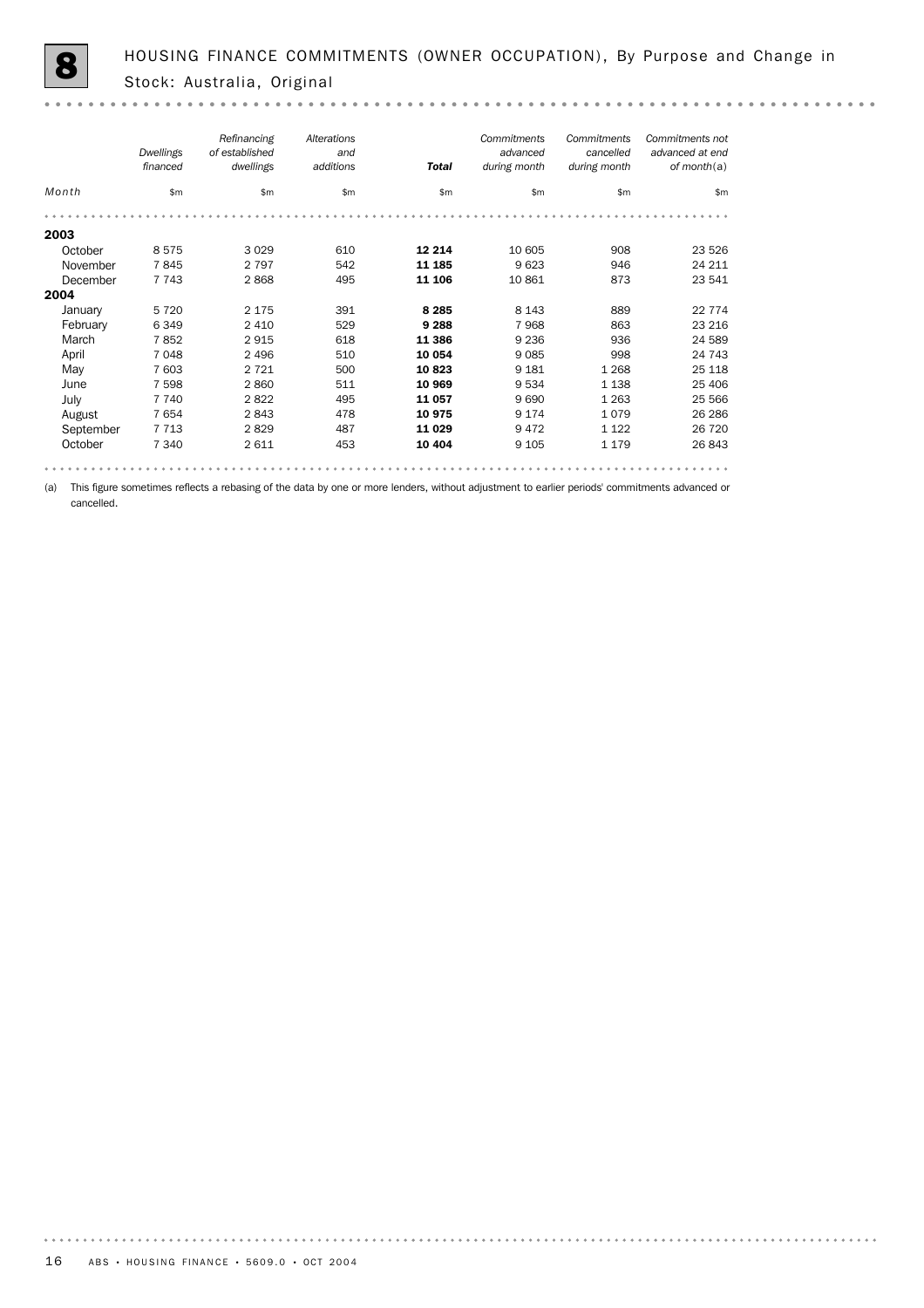$\sim$   $\sim$ 

|           | <b>FIXED RATE LOANS</b><br>FIRST HOME BUYERS<br>(2 YEARS OR LONGER) (b) |                                   |                      |                              |                                   |                      | <b>ALL DWELLINGS</b><br><b>FINANCED</b> |
|-----------|-------------------------------------------------------------------------|-----------------------------------|----------------------|------------------------------|-----------------------------------|----------------------|-----------------------------------------|
|           | <b>Dwellings</b><br>financed                                            | % of all<br>dwellings<br>financed | Average<br>loan size | <b>Dwellings</b><br>financed | % of all<br>dwellings<br>financed | Average<br>loan size | Average<br>loan size                    |
| Month     | no.                                                                     | %                                 | \$'000               | no.                          | %                                 | \$'000               | \$'000                                  |
|           |                                                                         |                                   |                      |                              |                                   |                      |                                         |
| 2003      |                                                                         |                                   |                      |                              |                                   |                      |                                         |
| October   | 8 4 8 5                                                                 | 13.6                              | 186.9                | 7 7 3 8                      | 12.4                              | 165.8                | 186.3                                   |
| November  | 7499                                                                    | 13.2                              | 186.6                | 8470                         | 15.0                              | 160.6                | 187.9                                   |
| December  | 7556                                                                    | 13.2                              | 183.8                | 8 0 0 3                      | 14.0                              | 148.5                | 185.7                                   |
| 2004      |                                                                         |                                   |                      |                              |                                   |                      |                                         |
| January   | 5 607                                                                   | 13.2                              | 188.6                | 5059                         | 11.9                              | 143.8                | 185.3                                   |
| February  | 6032                                                                    | 13.0                              | 185.7                | 4 4 0 2                      | 9.5                               | 159.2                | 189.1                                   |
| March     | 7026                                                                    | 12.8                              | 190.1                | 4539                         | 8.3                               | 166.7                | 195.8                                   |
| April     | 6 3 1 1                                                                 | 13.3                              | 201.5                | 3 3 8 6                      | 7.2                               | 165.5                | 201.8                                   |
| May       | 7 0 9 9                                                                 | 14.0                              | 204.1                | 3574                         | 7.1                               | 172.5                | 204.0                                   |
| June      | 7 3 4 8                                                                 | 14.1                              | 203.7                | 3524                         | 6.8                               | 172.5                | 201.4                                   |
| July      | 7821                                                                    | 15.3                              | 207.6                | 3 3 6 2                      | 6.6                               | 178.6                | 206.3                                   |
| August    | 8 1 4 6                                                                 | 15.9                              | 208.3                | 3 4 6 7                      | 6.8                               | 181.7                | 205.2                                   |
| September | 8 2 2 8                                                                 | 16.1                              | 206.8                | 3801                         | 7.5                               | 184.0                | 206.7                                   |
| October   | 7 7 0 3                                                                 | 16.0                              | 208.9                | 4 3 5 0                      | 9.0                               | 186.9                | 206.8                                   |
|           |                                                                         |                                   |                      |                              |                                   |                      |                                         |

(a) Excludes alterations and additions. (b) Includes refinancing.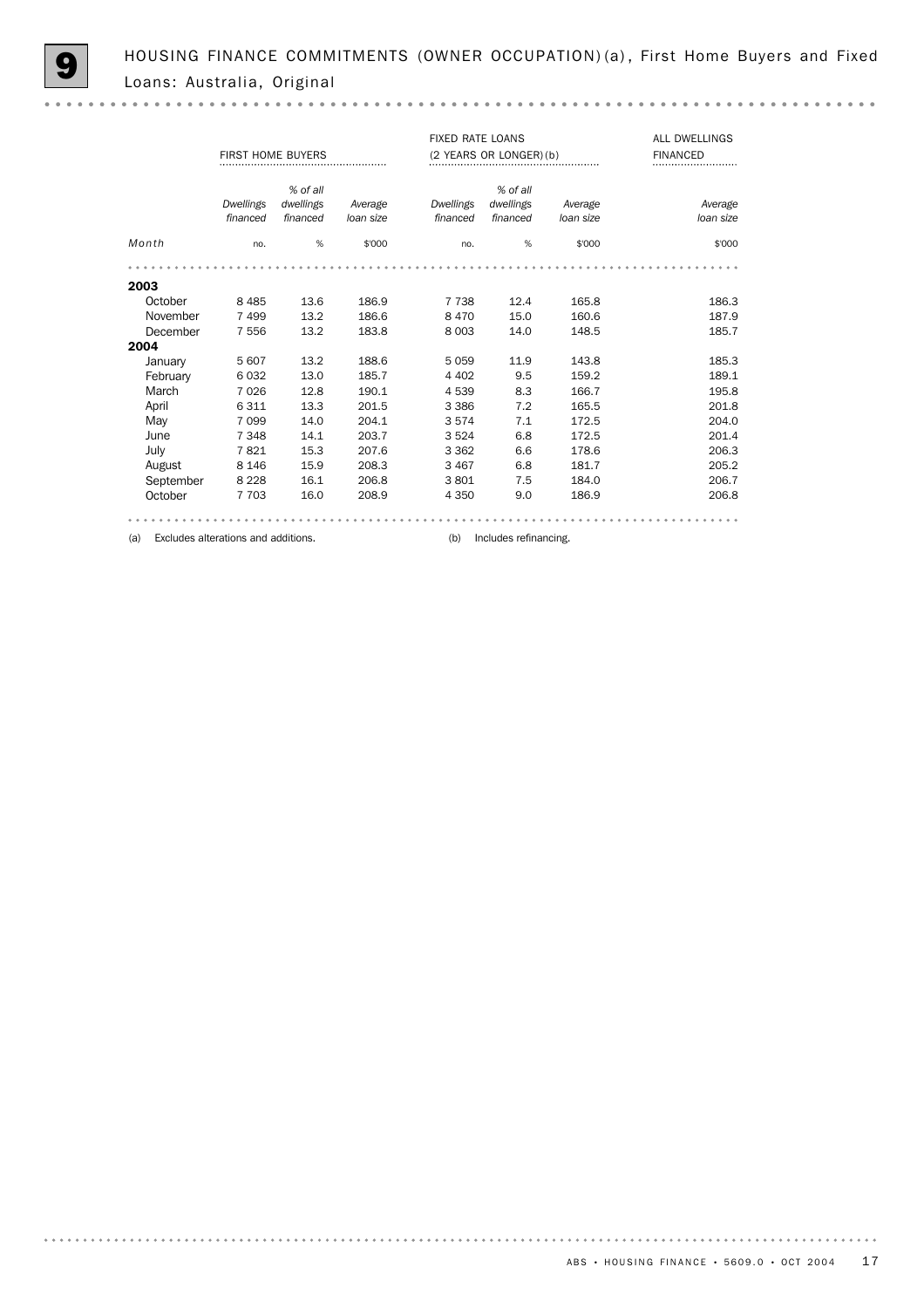HOUSING FINANCE COMMITMENTS (OWNER OCCUPATION) (a), By Purpose: state and territory, Original - Oct 2004

| State                                    | Construction<br>of dwellings | Purchase<br>of new<br>dwellings | Purchase of<br>established<br>dwellings(b) | Total   | Refinancing of<br>established<br>dwellings | Total<br>excluding<br>refinancing |  |  |  |  |  |
|------------------------------------------|------------------------------|---------------------------------|--------------------------------------------|---------|--------------------------------------------|-----------------------------------|--|--|--|--|--|
|                                          |                              |                                 |                                            |         |                                            |                                   |  |  |  |  |  |
|                                          |                              |                                 | NUMBER                                     |         |                                            |                                   |  |  |  |  |  |
| <b>New South Wales</b>                   | 846                          | 503                             | 12913                                      | 14 262  | 4 4 4 9                                    | 9813                              |  |  |  |  |  |
| Victoria                                 | 1 2 8 4                      | 576                             | 9594                                       | 11 454  | 3 4 9 1                                    | 7963                              |  |  |  |  |  |
| Queensland                               | 890                          | 309                             | 8 2 3 5                                    | 9434    | 2 7 8 8                                    | 6646                              |  |  |  |  |  |
| South Australia                          | 362                          | 152                             | 3658                                       | 4 172   | 1 0 3 0                                    | 3 1 4 2                           |  |  |  |  |  |
| Western Australia                        | 1 1 0 5                      | 206                             | 5458                                       | 6769    | 1624                                       | 5 1 4 5                           |  |  |  |  |  |
| Tasmania                                 | 109                          | 20                              | 838                                        | 967     | 284                                        | 683                               |  |  |  |  |  |
| Northern Territory<br>Australian Capital | 46                           | 11                              | 472                                        | 529     | 106                                        | 423                               |  |  |  |  |  |
| Territory                                | 33                           | 26                              | 484                                        | 543     | 160                                        | 383                               |  |  |  |  |  |
| Australia                                | 4675                         | 1803                            | 41 652                                     | 48 130  | 13 932                                     | 34 198                            |  |  |  |  |  |
|                                          |                              |                                 |                                            |         |                                            |                                   |  |  |  |  |  |
|                                          |                              |                                 | VALUE (\$m)                                |         |                                            |                                   |  |  |  |  |  |
| <b>New South Wales</b>                   | 220                          | 151                             | 3 2 8 0                                    | 3651    | 1 0 6 9                                    | 2 5 8 3                           |  |  |  |  |  |
| Victoria                                 | 265                          | 128                             | 1926                                       | 2 3 1 9 | 618                                        | 1701                              |  |  |  |  |  |
| Queensland                               | 187                          | 72                              | 1633                                       | 1893    | 492                                        | 1 4 0 1                           |  |  |  |  |  |
| South Australia                          | 60                           | 27                              | 524                                        | 611     | 127                                        | 484                               |  |  |  |  |  |
| Western Australia                        | 182                          | 40                              | 911                                        | 1 1 3 2 | 227                                        | 905                               |  |  |  |  |  |
| Tasmania                                 | 18                           | 3                               | 114                                        | 134     | 33                                         | 102                               |  |  |  |  |  |
| Northern Territory<br>Australian Capital | 8                            | $\overline{2}$                  | 78                                         | 88      | 14                                         | 74                                |  |  |  |  |  |
| Territory                                | 8                            | 7                               | 107                                        | 122     | 31                                         | 91                                |  |  |  |  |  |
| Australia                                | 948                          | 430                             | 8573                                       | 9951    | 2 6 1 1                                    | 7 340                             |  |  |  |  |  |
|                                          |                              |                                 | AVERAGE LOAN SIZE (\$'000)                 |         |                                            |                                   |  |  |  |  |  |
|                                          |                              |                                 |                                            |         |                                            |                                   |  |  |  |  |  |
| New South Wales                          | 260.3                        | 300.5                           | 254.0                                      | 256.0   | 240.2                                      | 263.2                             |  |  |  |  |  |
| Victoria                                 | 206.7                        | 221.6                           | 200.7                                      | 202.5   | 177.0                                      | 213.6                             |  |  |  |  |  |
| Queensland                               | 210.6                        | 233.5                           | 198.3                                      | 200.6   | 176.5                                      | 210.8                             |  |  |  |  |  |
| South Australia                          | 164.5                        | 179.5                           | 143.4                                      | 146.5   | 123.3                                      | 154.1                             |  |  |  |  |  |
| Western Australia                        | 164.3                        | 192.0                           | 167.0                                      | 167.3   | 139.8                                      | 176.0                             |  |  |  |  |  |
| Tasmania                                 | 165.6                        | 138.5                           | 135.6                                      | 139.1   | 115.8                                      | 148.8                             |  |  |  |  |  |
| Northern Territory<br>Australian Capital | 171.5                        | 211.4                           | 164.9                                      | 166.4   | 135.0                                      | 174.3                             |  |  |  |  |  |
| Territory                                | 252.8                        | 266.5                           | 220.3                                      | 224.5   | 195.2                                      | 236.8                             |  |  |  |  |  |
| Australia                                | 202.9                        | 238.4                           | 205.8                                      | 206.8   | 187.4                                      | 214.6                             |  |  |  |  |  |
|                                          |                              |                                 |                                            |         |                                            |                                   |  |  |  |  |  |

(a) Excludes alterations and additions. (b) Includes refinancing.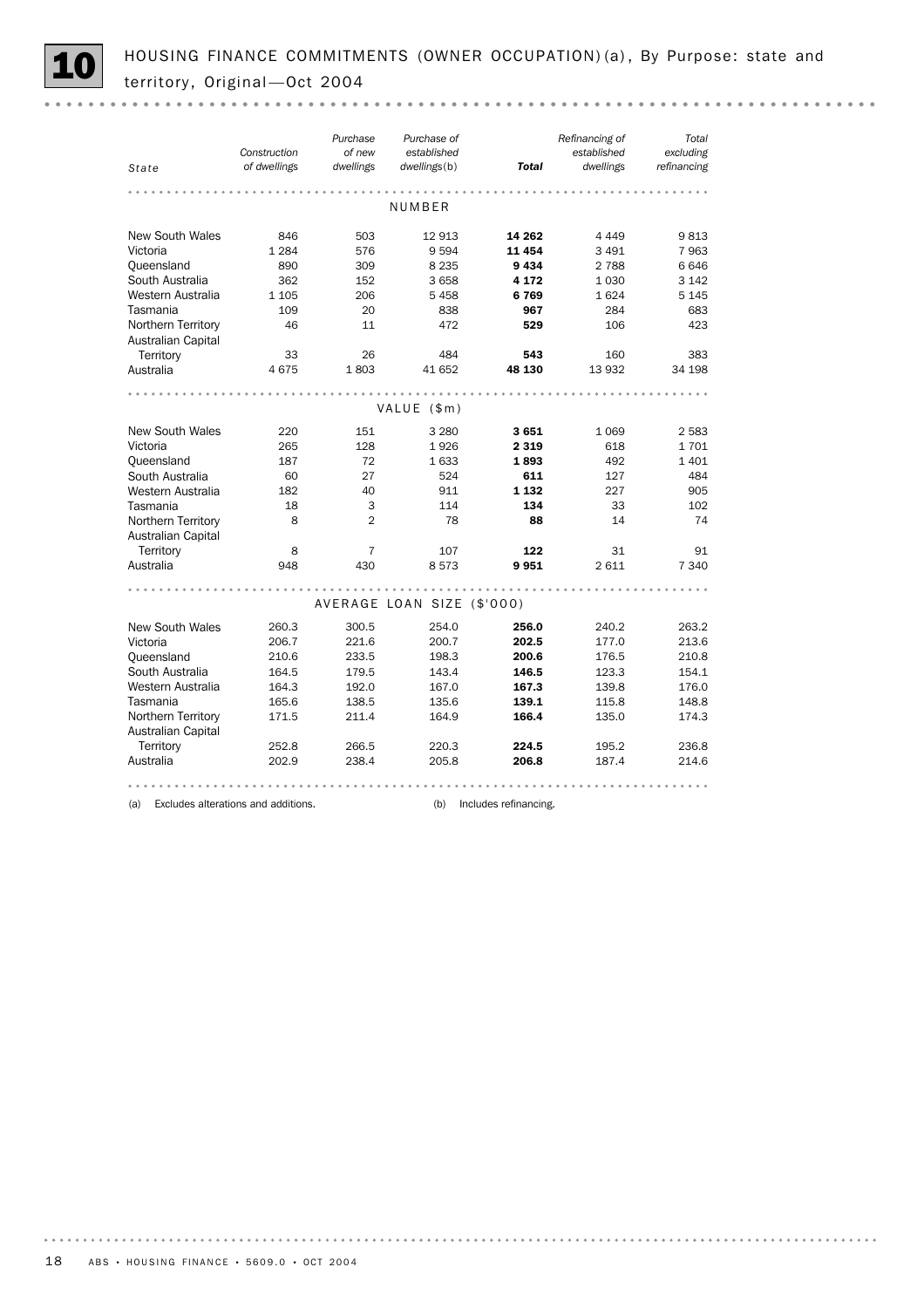|           | OWNER OCCUPATION (SECURED FINANCE) |                                 |                                            |                                                  | INVESTMENT HOUSING(c)                                 |                                                                  |                                                             | <b>TOTAL</b>               |
|-----------|------------------------------------|---------------------------------|--------------------------------------------|--------------------------------------------------|-------------------------------------------------------|------------------------------------------------------------------|-------------------------------------------------------------|----------------------------|
|           | Construction<br>of dwellings       | Purchase<br>of new<br>dwellings | Refinancing of<br>established<br>dwellings | Purchase of<br>other<br>established<br>dwellings | Construction<br>of dwellings<br>for rent<br>or resale | Purchase of<br>dwellings by<br>individuals for<br>rent or resale | Purchase of<br>dwellings by<br>others for<br>rent or resale | All<br>dwelling<br>finance |
|           | \$m                                | \$m                             | \$m                                        | \$m                                              | \$m\$                                                 | \$m                                                              | \$m                                                         | \$m                        |
|           |                                    |                                 |                                            |                                                  |                                                       |                                                                  |                                                             |                            |
|           |                                    |                                 |                                            | ORIGINAL                                         |                                                       |                                                                  |                                                             |                            |
| 2003      |                                    |                                 |                                            |                                                  |                                                       |                                                                  |                                                             |                            |
| October   | 1 1 4 7                            | 479                             | 3 0 2 9                                    | 6948                                             | 547                                                   | 6 3 0 8                                                          | 741                                                         | 19 19 9                    |
| November  | 1 0 2 7                            | 472                             | 2 7 9 7                                    | 6 3 4 6                                          | 430                                                   | 5 5 8 5                                                          | 610                                                         | 17 268                     |
| December  | 1054                               | 473                             | 2868                                       | 6 2 1 6                                          | 554                                                   | 5 5 8 0                                                          | 561                                                         | 17 306                     |
| 2004      |                                    |                                 |                                            |                                                  |                                                       |                                                                  |                                                             |                            |
| January   | 795                                | 308                             | 2 1 7 5                                    | 4 6 1 6                                          | 340                                                   | 3849                                                             | 381                                                         | 12 4 64                    |
| February  | 865                                | 423                             | 2 4 1 0                                    | 5 0 6 2                                          | 389                                                   | 4 2 8 7                                                          | 395                                                         | 13830                      |
| March     | 1041                               | 436                             | 2915                                       | 6375                                             | 603                                                   | 5 4 6 0                                                          | 479                                                         | 17 310                     |
| April     | 933                                | 418                             | 2 4 9 6                                    | 5 6 9 7                                          | 404                                                   | 4644                                                             | 392                                                         | 14 984                     |
| May       | 1047                               | 419                             | 2 7 2 1                                    | 6 1 3 6                                          | 551                                                   | 4 9 0 9                                                          | 485                                                         | 16 268                     |
| June      | 1 0 6 0                            | 444                             | 2860                                       | 6 0 9 4                                          | 684                                                   | 4 9 8 4                                                          | 551                                                         | 16 677                     |
| July      | 1 0 8 0                            | 455                             | 2822                                       | 6 2 0 6                                          | 596                                                   | 4513                                                             | 483                                                         | 16 153                     |
| August    | 1045                               | 452                             | 2843                                       | 6 157                                            | 595                                                   | 4 4 7 9                                                          | 516                                                         | 16 086                     |
| September | 1 0 2 0                            | 452                             | 2829                                       | 6 2 4 1                                          | 575                                                   | 4509                                                             | 407                                                         | 16 033                     |
| October   | 948                                | 430                             | 2611                                       | 5 9 6 2                                          | 516                                                   | 4 0 18                                                           | 411                                                         | 14 897                     |
|           |                                    |                                 |                                            |                                                  |                                                       |                                                                  |                                                             |                            |
|           |                                    |                                 |                                            | SEASONALLY ADJUSTED                              |                                                       |                                                                  |                                                             |                            |
| 2003      |                                    |                                 |                                            |                                                  |                                                       |                                                                  |                                                             |                            |
| October   | 1076                               | 467                             | 2924                                       | 6 6 0 5                                          | 472                                                   | 6090                                                             | 838                                                         | 18 472                     |
| November  | 1 0 5 0                            | 473                             | 2899                                       | 6 2 9 8                                          | 456                                                   | 5920                                                             | 571                                                         | 17 668                     |
| December  | 1 0 0 3                            | 437                             | 2849                                       | 6078                                             | 520                                                   | 5674                                                             | 480                                                         | 17 040                     |
| 2004      |                                    |                                 |                                            |                                                  |                                                       |                                                                  |                                                             |                            |
| January   | 1 0 2 0                            | 363                             | 2 7 5 7                                    | 5 4 1 2                                          | 430                                                   | 4858                                                             | 484                                                         | 15 3 25                    |
| February  | 993                                | 458                             | 2 6 2 1                                    | 5 5 6 9                                          | 473                                                   | 4821                                                             | 468                                                         | 15 4 04                    |
| March     | 988                                | 405                             | 2 5 9 0                                    | 5 7 9 6                                          | 524                                                   | 4946                                                             | 485                                                         | 15 7 34                    |
| April     | 1 0 2 2                            | 447                             | 2 5 9 2                                    | 5946                                             | 449                                                   | 4 9 0 2                                                          | 452                                                         | 15 809                     |
| May       | 1 0 0 8                            | 418                             | 2 6 3 5                                    | 5 9 0 4                                          | 541                                                   | 4697                                                             | 455                                                         | 15 658                     |
| June      | 980                                | 423                             | 2644                                       | 5809                                             | 567                                                   | 4 2 3 4                                                          | 387                                                         | 15 044                     |
| July      | 965                                | 438                             | 2 7 0 4                                    | 6 1 1 2                                          | 589                                                   | 4 3 6 5                                                          | 499                                                         | 15 671                     |
| August    | 983                                | 444                             | 2686                                       | 6 0 8 2                                          | 583                                                   | 4 2 4 3                                                          | 494                                                         | 15 514                     |
| September | 978                                | 443                             | 2 7 5 1                                    | 6079                                             | 579                                                   | 4 4 4 6                                                          | 450                                                         | 15 7 27                    |
| October   | 964                                | 445                             | 2 7 4 4                                    | 6 0 5 2                                          | 483                                                   | 4 0 9 1                                                          | 456                                                         | 15 2 35                    |

|           |         |     |         | TREND   |     |         |     |         |
|-----------|---------|-----|---------|---------|-----|---------|-----|---------|
| 2003      |         |     |         |         |     |         |     |         |
| October   | 1 0 5 0 | 418 | 2 9 0 8 | 6467    | 499 | 5888    | 559 | 17 790  |
| November  | 1041    | 430 | 2891    | 6 2 4 1 | 477 | 5 7 6 0 | 538 | 17 380  |
| December  | 1028    | 434 | 2830    | 6 0 0 0 | 465 | 5 5 3 2 | 516 | 16 806  |
| 2004      |         |     |         |         |     |         |     |         |
| January   | 1016    | 432 | 2 7 4 9 | 5808    | 464 | 5 2 7 1 | 495 | 16 235  |
| February  | 1 0 0 6 | 426 | 2676    | 5 706   | 472 | 5 0 3 4 | 474 | 15 795  |
| March     | 1 0 0 1 | 422 | 2627    | 5 7 0 5 | 488 | 4 8 4 0 | 460 | 15 542  |
| April     | 998     | 423 | 2 608   | 5 7 7 7 | 509 | 4696    | 452 | 15 4 62 |
| May       | 995     | 428 | 2619    | 5878    | 533 | 4589    | 451 | 15 4 93 |
| June      | 989     | 432 | 2648    | 5962    | 553 | 4 4 8 9 | 454 | 15 5 27 |
| July      | 983     | 435 | 2679    | 6 0 1 0 | 564 | 4 3 8 4 | 457 | 15 512  |
| August    | 976     | 438 | 2 7 0 6 | 6 0 4 5 | 566 | 4 2 9 5 | 462 | 15 4 89 |
| September | 971     | 443 | 2 7 2 9 | 6073    | 561 | 4 2 2 6 | 465 | 15 4 68 |
| October   | 966     | 445 | 2 7 4 7 | 6 0 9 1 | 555 | 4 1 7 8 | 468 | 15 449  |

(a) Excludes alterations and additions. (c) Excludes revolving credit.

(b) Includes refinancing.

ABS • HOUSING FINANCE • 5609.0 • OCT 2004 19

 $\begin{array}{ccccccccc} 0 & 0 & 0 & 0 & 0 \end{array}$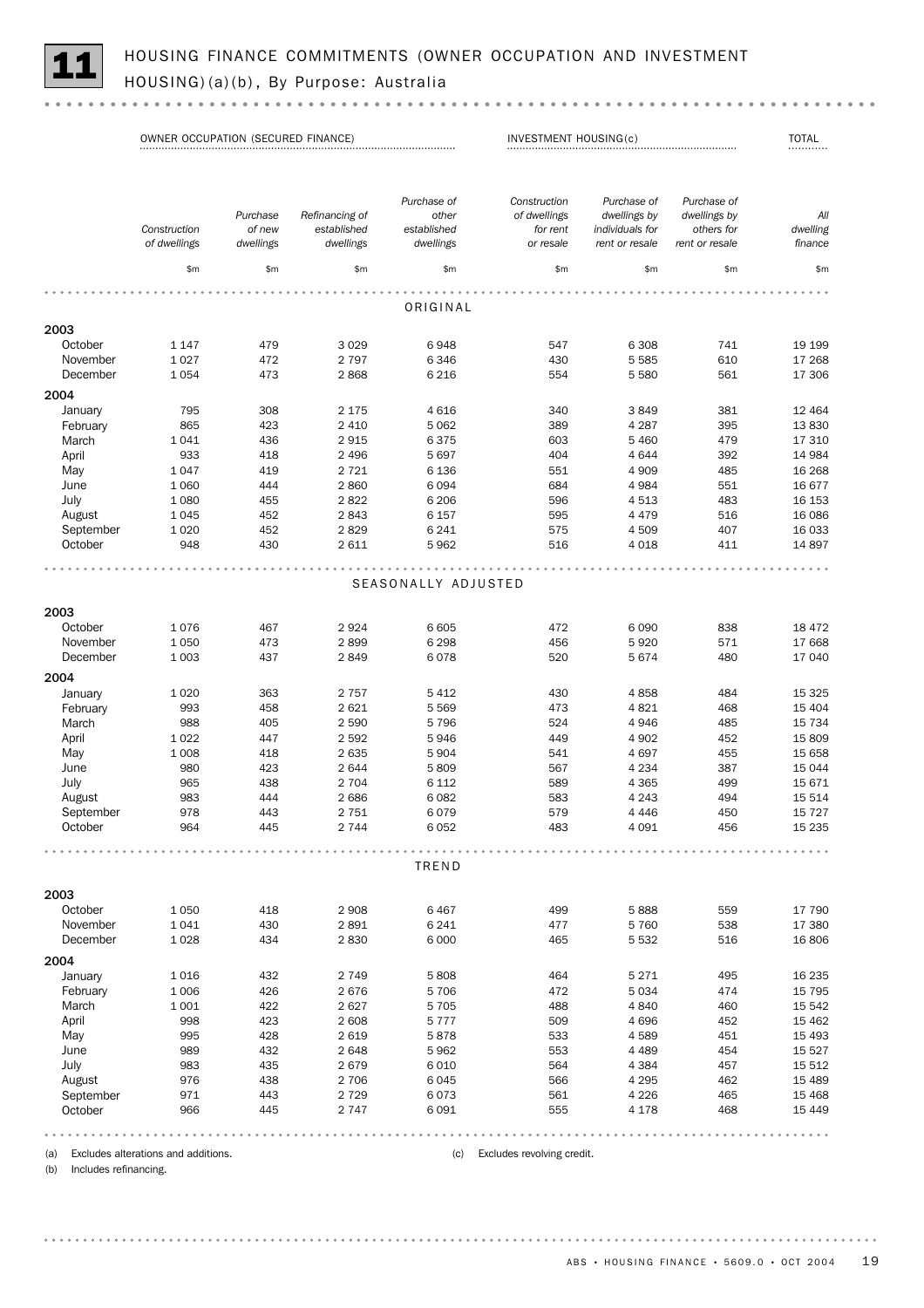|                      | <b>Banks</b>       | Permanent<br><b>Building</b><br>Societies | Credit<br>Cooperatives  | <b>Total Authorised</b><br>Deposit-taking<br>Institutions<br>(ADIs)(a) | Securitisation<br>Vehicles | Other<br>Lenders<br>n.e.c. | Total(b) |
|----------------------|--------------------|-------------------------------------------|-------------------------|------------------------------------------------------------------------|----------------------------|----------------------------|----------|
| Period               | \$m\$              | \$m                                       | \$m                     | \$m                                                                    | \$m                        | \$m                        | \$m      |
|                      |                    |                                           | OWNER-OCCUPIED HOUSING  |                                                                        |                            |                            |          |
| 2003                 |                    |                                           |                         |                                                                        |                            |                            |          |
| August               | 260 642            | 6 3 8 0                                   | 13 675                  | 280 697                                                                | na                         | na                         | na       |
| September            | 262 298            | 6 4 6 9                                   | 13862                   | 282 629                                                                | na                         | na                         | na       |
| October              | 266 363            | 6 5 8 0                                   | 14 179                  | 287 122                                                                | na                         | na                         | na       |
| November             | 270 509            | 6656                                      | 14 4 79                 | 291 644                                                                | na                         | na                         | na       |
| December             | 274 265            | 6696                                      | 14 738                  | 295 699                                                                | na                         | na                         | na       |
| 2004                 |                    |                                           |                         |                                                                        |                            |                            |          |
| January              | 275 771            | 6819                                      | 15 010                  | 297 600                                                                | na                         | na                         | na       |
| February             | 276 235            | 6766                                      | 15 051                  | 298 052                                                                | na                         | na                         | na       |
| March                | 277 483            | 6895                                      | 15 379                  | 299 757                                                                | na                         | na                         | na       |
| April                | 281868             | 6892                                      | 15 3 21                 | 304 081                                                                | na                         | na                         | na       |
| May                  | 286 262            | 6874                                      | 15 5 37                 | 308 673                                                                | na                         | na                         | na       |
| June                 | 287 381            | 6935                                      | 15 083                  | 309 399                                                                | na                         | na                         | na       |
| July                 | 290 471            | 6822                                      | 15 351                  | 312 644                                                                | na                         | na                         | na       |
| August               | 294 034            | 6921                                      | 15 519                  | 316 474                                                                | na                         | na                         | na       |
| September            | 292 880            | 7 1 4 7                                   | 15 625                  | 315 652                                                                | na                         | na                         | na       |
| October              | 298 441            | 7 3 1 7                                   | 15 7 39                 | 321 497                                                                | na                         | na                         | na       |
| 2003                 |                    |                                           |                         |                                                                        |                            |                            |          |
| August               | 128 721            | 2 5 0 5                                   | 2 3 8 0                 | 133 606                                                                | na                         | na                         | na       |
| September            | 131 316            | 2 4 8 0                                   | 2 4 3 5                 | 136 231                                                                | na                         | na                         | na       |
| October              | 134 445            | 2 5 4 4                                   | 2471                    | 139 460                                                                | na                         | na                         | na       |
| November<br>December | 137 160<br>139 861 | 2 5 6 2<br>2 5 3 6                        | 2 5 2 3<br>2537         | 142 245<br>144 934                                                     | na                         | na                         | na       |
|                      |                    |                                           |                         |                                                                        | na                         | na                         | na       |
| 2004                 |                    |                                           |                         |                                                                        |                            |                            |          |
| January              | 141 421            | 2578                                      | 2 5 6 4                 | 146 563                                                                | na                         | na                         | na       |
| February             | 142 479            | 2 5 9 0                                   | 2 608                   | 147 677                                                                | na                         | na                         | na       |
| March                | 143 576            | 2 6 3 0                                   | 2579                    | 148 785                                                                | na                         | na                         | na       |
| April                | 146 165<br>148 845 | 2 6 3 3<br>2 6 5 8                        | 2 6 4 3<br>2697         | 151 441<br>154 200                                                     | na                         | na                         | na       |
| May<br>June          |                    | 2667                                      | 3 0 2 0                 |                                                                        | na                         | na                         | na       |
| July                 | 151 818<br>153 668 | 2 609                                     | 2965                    | 157 505<br>159 242                                                     | na<br>na                   | na<br>na                   | na       |
| August               | 155 324            | 2 6 2 0                                   | 2942                    | 160 886                                                                | na                         | na                         | na<br>na |
| September            | 155 401            | 2 7 0 3                                   | 3 0 8 7                 | 161 191                                                                | na                         | na                         | na       |
| October              | 156 905            | 2 751                                     | 3 0 6 7                 | 162 723                                                                | na                         | na                         | na       |
|                      |                    |                                           |                         |                                                                        |                            |                            |          |
|                      |                    |                                           | ALL RESIDENTIAL HOUSING |                                                                        |                            |                            |          |
| 2003                 |                    |                                           |                         |                                                                        |                            |                            |          |
| August               | 389 363            | 8885                                      | 16 0 55                 | 414 303                                                                | na                         | na                         | na       |
| September            | 393 614            | 8949                                      | 16 297                  | 418 860                                                                | 92 808                     | 7 2 8 4                    | 518 952  |
| October              | 400 808            | 9 1 2 4                                   | 16 650                  | 426 582                                                                | na                         | na                         | na       |
| November             | 407 669            | 9 2 1 8                                   | 17 002                  | 433 889                                                                | na                         | na                         | na       |
| December             | 414 126            | 9 2 3 2                                   | 17 275                  | 440 633                                                                | 98 586                     | 5 6 5 2                    | 544 871  |
| 2004                 |                    |                                           |                         |                                                                        |                            |                            |          |

|  | 004 |  |
|--|-----|--|
|  |     |  |

-<br>
17 574 - 144 163 na na na na<br>
February 118 714 9 356 17 659 145 729 na na na na 19 1 192 9 397 17 574 444 163 na na na na<br>17 59 148 714 9 356 17 659 445 729 na na na na March 421 059 9 525 17 958 448 542 111 056 5 851 565 449 April 428 033 9 525 17 964 455 522 na na na na<br>May 435 107 9 532 18 234 462 873 na na na na May 435 107 9 532 18 234 462 873 na na na June 439 199 9 602 18 103 466 904 115 433 6 168 588 505 July 444 139 9 431 18 316 471 886 na na na August 449 358 9 541 18 461 477 360 na na na September 448 281 9 850 18 712 476 843 123 065 6 539 606 447 October 455 346 10 068 18 806 484 220 na na na 

(a) Source APRA.

na not available (b) Source ABS and APRA quarterly collections.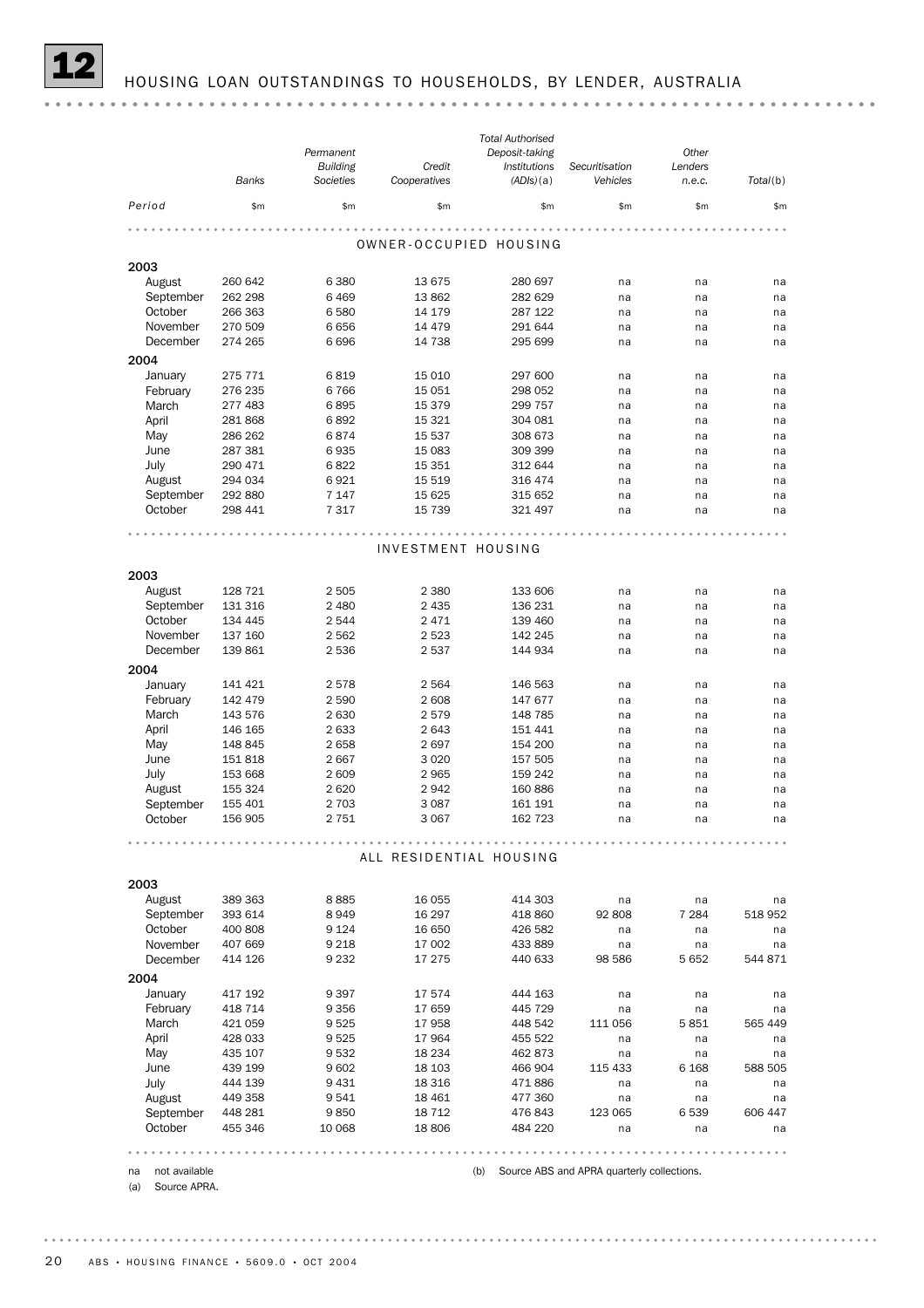#### EFFECT OF NEW SEASONALLY ADJUSTED ESTIMATES ON TREND ESTIMATES

SENSITIVITY ANALYSIS

Readers should exercise care when interpreting the trend estimates of recent months because they will be revised when next month's seasonally adjusted estimates become available. For further information, see paragraphs 28 to 29 in the Explanatory Notes.

The graph below presents the effect of two possible scenarios on the previous trend estimates:

1 The November 2004 seasonally adjusted estimate of number of dwellings financed is higher than the October 2004 seasonally adjusted estimate by 4.0%.

2 The November 2004 seasonally adjusted estimate of number of dwellings financed is lower than the October 2004 seasonally adjusted estimate by 4.0%.

The percentage change of 4.0% was chosen because the average absolute percentage change of the seasonally adjusted series, based on the last 10 years of data, has been 4.0%.

WHAT IF NEXT MONTH'S

#### NUMBER OF DWELLINGS FINANCED



|                  |           |        |                   |        | SEASONALLY ADJUSTED ESTIMATE: |        |
|------------------|-----------|--------|-------------------|--------|-------------------------------|--------|
|                  | Trend as  |        | $(1)$ rises by 4% |        | $(2)$ falls by 4%             |        |
|                  | published |        | on this month     |        | on this month                 |        |
|                  |           | %      |                   | %      |                               | %      |
|                  | no.       | change | no.               | change | no.                           | change |
| May 2004         | 49 258    | $-0.4$ | 49 193            | $-0.5$ | 49 251                        | $-0.4$ |
| June 2004        | 49 304    | 0.1    | 49 211            |        | 49 311                        | 0.1    |
| <b>July 2004</b> | 49 357    | 0.1    | 49 324            | 0.2    | 49 374                        | 0.1    |
| August 2004      | 49 391    | 0.1    | 49 4 65           | 0.3    | 49 332                        | $-0.1$ |
| September 2004   | 49 4 29   | 0.1    | 49 659            | 0.4    | 49 2 20                       | $-0.2$ |
| October 2004     | 49 4 64   | 0.1    | 49875             | 0.4    | 49 048                        | $-0.3$ |
| November 2004    |           |        | 50 135            | 0.5    | 48887                         | $-0.3$ |

— nil or rounded to zero (including null cells)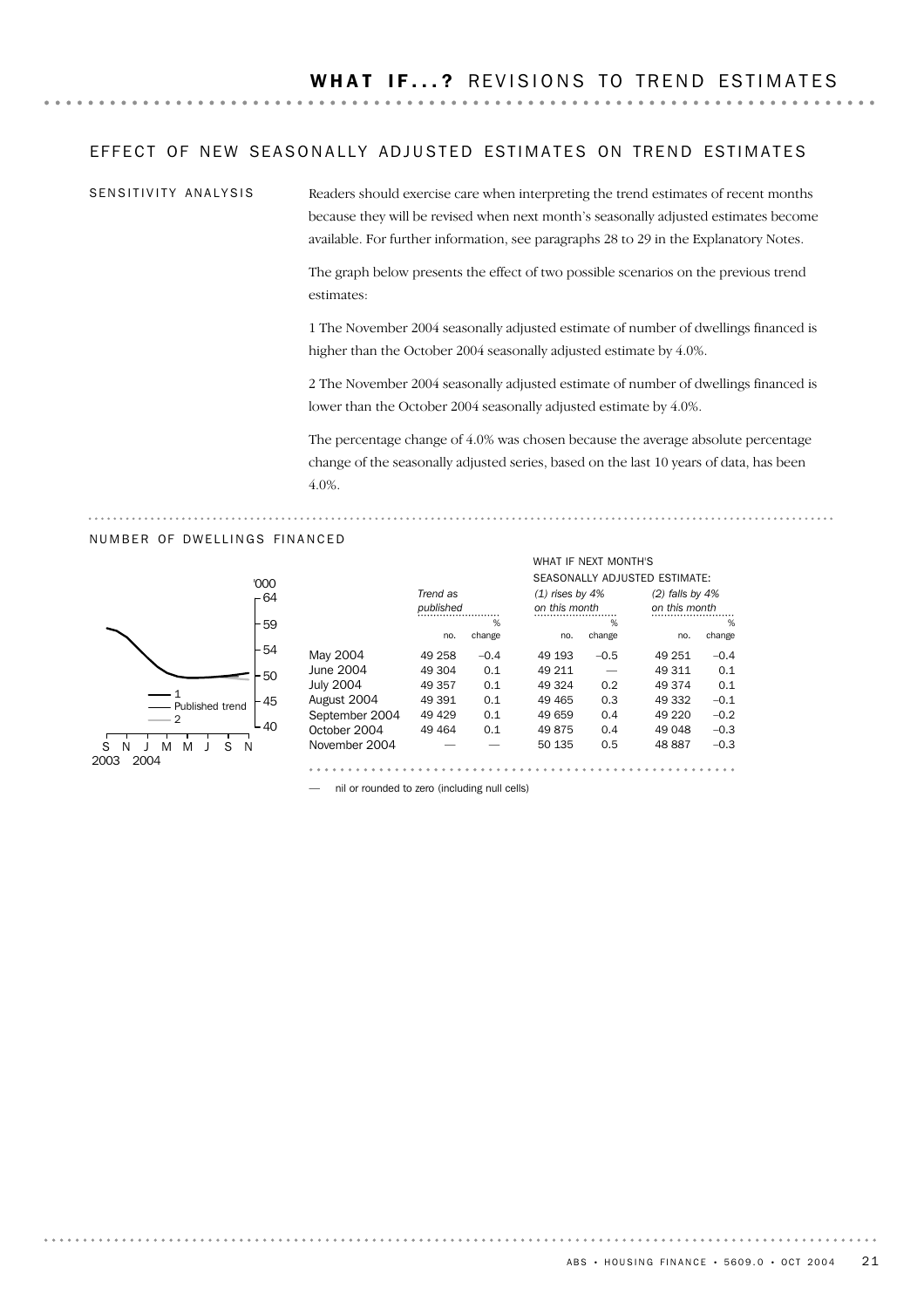# EXPLANATORY NOTES

| <b>INTRODUCTION</b> | 1 This publication presents statistics of housing finance commitments made by<br>significant lenders. This includes secured finance commitments for the construction or<br>purchase of owner occupied dwellings and finance commitments for the construction or<br>purchase of dwellings for rent or resale (investment housing). Also included are the<br>outstanding values of housing loan assets to individuals held by lenders at the end of<br>each reference month.                                                                                                                                                                                                                                                                                                                                                                                           |
|---------------------|----------------------------------------------------------------------------------------------------------------------------------------------------------------------------------------------------------------------------------------------------------------------------------------------------------------------------------------------------------------------------------------------------------------------------------------------------------------------------------------------------------------------------------------------------------------------------------------------------------------------------------------------------------------------------------------------------------------------------------------------------------------------------------------------------------------------------------------------------------------------|
| SCOPE               | Finance commitments made by the following types of lenders are included:<br>2<br>■ Banks<br>Permanent building societies<br>Credit unions/cooperative credit societies<br>Life or general insurance companies<br>General government enterprises<br>Superannuation funds<br>Securitisers of mortgage assets (wholesale lenders) which provide funds to<br>borrowers through a retail intermediary (e.g. mortgage originators)<br>• Other Registered Financial Corporations (RFCs).                                                                                                                                                                                                                                                                                                                                                                                    |
|                     | <b>3</b> All lending commitments are classified to the lender type which is (or will be) the<br>legal lender on the corresponding loan contract. Commitments are published for two<br>broad groupings of lender type: Banks and Non-Banks; the Non-Bank grouping also has<br>the components Permanent Building Societies and Wholesale Lenders n.e.c. published.                                                                                                                                                                                                                                                                                                                                                                                                                                                                                                     |
|                     | 4 Housing loan outstandings are classified to the following lender types: Banks;<br>Permanent Building societies; Credit unions/cooperative credit societies; Securitisation<br>vehicles; and Other lenders n.e.c The first three of these types are components of the<br>grouping Authorised Deposit-taking Institutions (ADIs). Loan outstanding for the ADI<br>lender types are published monthly, and are classified by purpose (owner occupied<br>housing or investment housing). All other institutions, including securitisation vehicles,<br>are only available on a quarterly basis. The release of loan outstandings data for those<br>lenders reporting on a quarterly basis will be lagged by one month - for example March<br>outstandings for securitisation vehicles and other lenders n.e.c. will be released from the<br>April publication onwards. |
| COVERAGE            | The statistics of housing finance commitments cover all banks and permanent<br>5<br>building societies. The largest of the remaining lenders of secured housing finance for<br>owner occupation are included so that, together with banks and building societies, at<br>least 95% of the Australian total of finance commitments is covered, and at least 90% of<br>each state total is covered. While many smaller contributors to the Non-Banks series are<br>excluded under these coverage criteria, at least 70% of finance commitments by<br>wholesale contributors are covered.                                                                                                                                                                                                                                                                                |
|                     | 6 An annual collection is conducted to maintain and update the survey coverage of<br>housing finance commitments. New lenders are included as their lending for housing<br>becomes sufficiently large.                                                                                                                                                                                                                                                                                                                                                                                                                                                                                                                                                                                                                                                               |
|                     | From June 2001, the collection of housing finance commitments covers all<br>$\mathbf{z}$<br>commitments by banks and permanent building societies, all other lenders providing<br>funds of more than \$50m in 2000, and some additional smaller other lenders where<br>necessary to maintain collection coverage (as specified in paragraph 4).                                                                                                                                                                                                                                                                                                                                                                                                                                                                                                                      |
|                     | The statistics of housing loan outstandings cover all lenders included in the scope of<br>8<br>paragraph 2 that have been identified as holding residential loan assets on their balance<br>sheet as at the end of a particular reference month.                                                                                                                                                                                                                                                                                                                                                                                                                                                                                                                                                                                                                     |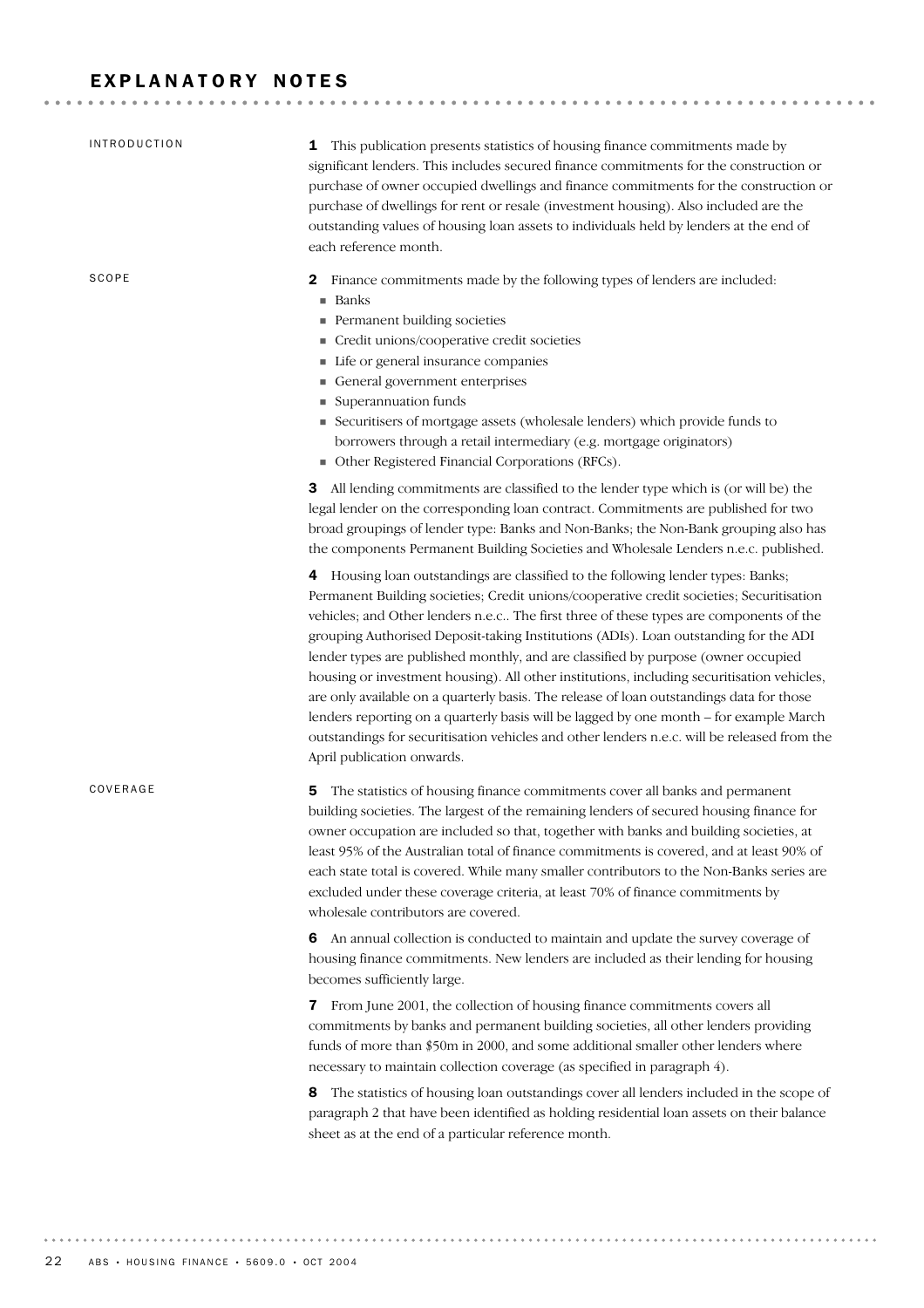#### E X P L A N A T O R Y N O T E S *continued*

SOURCES

REVISIONS

9 For banks, credit cooperatives, building societies and RFCs, the statistics in this publication are currently derived from returns submitted to the Australian Prudential Regulation Authority (APRA). The *Financial Sector (Collection of Data) Act 2001* facilitates the collection of statistical data from the financial sector, with APRA established as the central point for collection of both prudential and statistical data. In October 2001, APRA implemented new reporting forms for building societies and credit cooperatives. New reporting forms were implemented for banks in March 2002, and for RFCs in March 2003. APRA commenced collecting loan commitments data from banks, credit cooperatives, building societies in July 2002 and from RFCs in March 2003.

10 Housing finance commitments for owner occupied housing from banks, building societies and credit cooperatives are derived from form *ARF 392.0 Housing Finance* collected by APRA. Housing finance commitments for investor housing from these lenders are sourced from the *ARF 394.0 Personal Finance*. Housing finance commitments for RFCs are collected on the *RRF 392.0 Housing Finance* and *RRF 394.0 Personal Finance* for owner occupied housing and investor housing respectively.

11 Statistics on loan outstandings in table 12 are sourced from banks on form ARF 320.0 Statement of Financial Position (Domestic Books), with lending by building societies and credit cooperatives derived from form *ARF 323.0: Statement of Financial Position (Licensed ADI)*. While building societies and credit cooperatives with total assets greater than or equal to \$50 million are required to report this APRA return on a monthly basis, those institutions with total assets less than this threshold are only required to submit this return on a quarterly basis. An undercoverage adjustment is made in deriving table 12 in the intervening two months between each quarter ending month to derive estimates for the complete population on a monthly basis.

12 Electronic versions of the forms and instructions for ADIs are available on the APRA web site at

<http://www.apra.gov.au/Statistics/Revised-Authorised-Deposit-taking-Institution-ADI-re porting-requirements.cfm>. For RFCs, these are available at: <http://www.apra.gov.au/rfc/>.

13 All other institutions, including securitisation vehicles, are collected directly by the ABS. Data on loan outstandings to households for housing purposes for these lender types are only available on a quarterly basis. The data for Other lenders n.e.c. is compiled from a range of other data sources collected by the Australian Bureau of Statistics.

14 Revisions to previously published statistics are included in the publication as they occur.

**15** Changes in the classification of lenders (e.g. the conversion of a permanent building society to a bank) are reflected in the Lender series from the month of such change. Data for earlier periods for such lenders are not reclassified. Details of the establishment of new banks are published in the Reserve Bank of Australia's monthly *Bulletin* in the section on Technical Notes to Tables.

16 A wholesale lender provides funds to borrowers through a retail intermediary which may then also be responsible for the ongoing relationship with the borrower. WHOLESALE LENDERS

> 17 The Wholesale Lenders n.e.c. series almost exclusively comprises securitisation vehicles (typically special purpose trusts), established to issue mortgage backed securities. It excludes commitments where a bank or permanent building society, acting as a wholesale provider of funds, is the lender on the loan contract. Those commitments are published as bank or permanent building society commitments.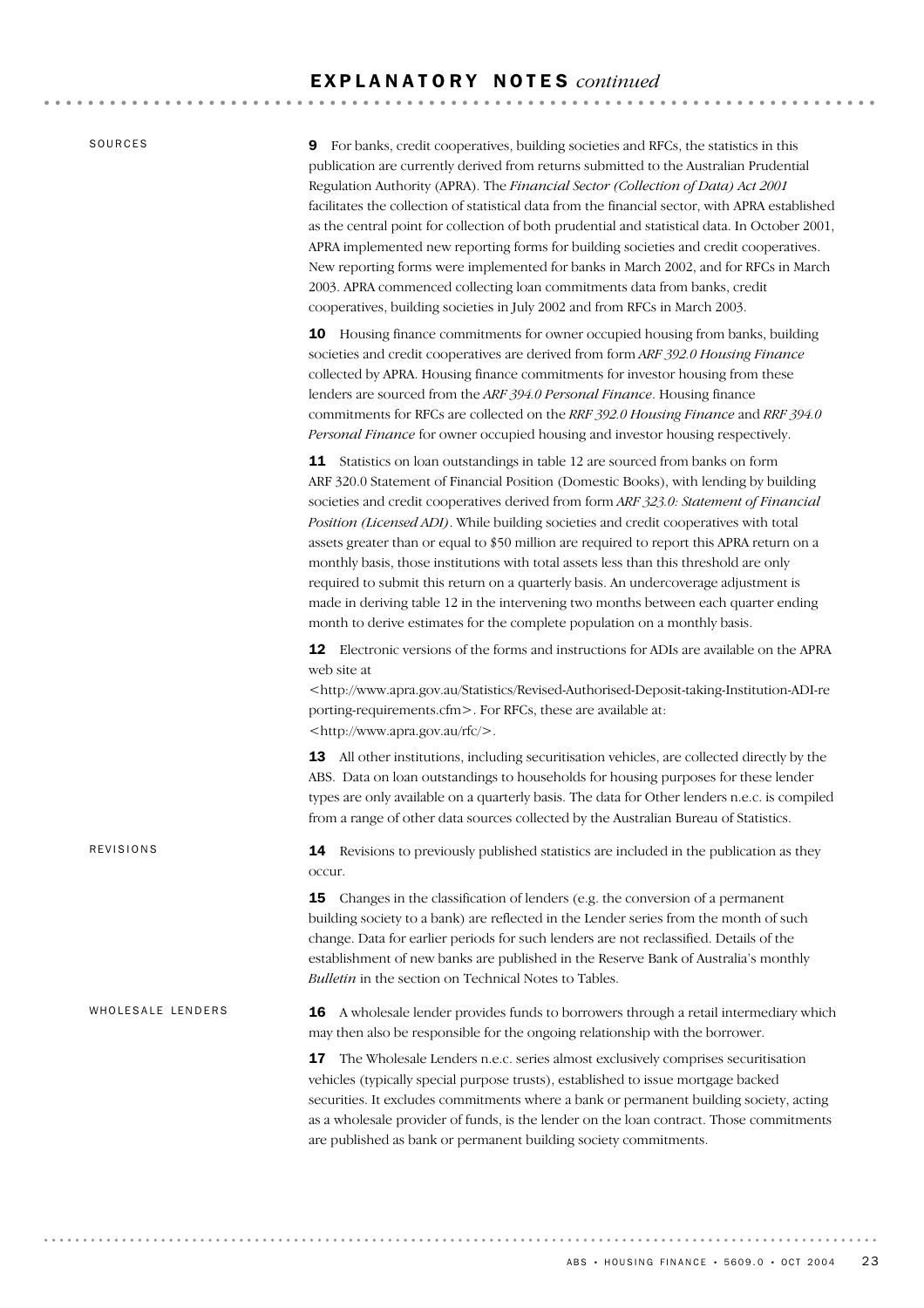#### E X P L A N A T O R Y N O T E S *continued*

#### WHOLESALE LENDERS *continued*

18 From July 1995 to July 2000, mortgage managers reported housing finance commitments on behalf of wholesale lenders. The introduction of wholesale lenders as the reporting unit does not change the scope of the collection, but has increased its coverage. This, along with the reclassification of some lending activity, increased the level of the Wholesale Lenders n.e.c. series for owner occupied housing by \$249m in July 2000.

19 Wholesale lenders contribute to the Non-Banks series for owner occupied housing, which is seasonally adjusted in table 3. A trend break was added to the Non-Banks series, shifting the trend up by 1,579 commitments and \$178m in July 2000. Revisions related to the introduction of wholesale lenders also resulted in a downward shift in the Banks' trend for owner occupied housing of 1,256 commitments and \$167m. Consequential breaks in the finance purpose trend series for owner occupied housing at July 2000 were:

- $\blacksquare$  construction finance trend shifted down 16 commitments (\$3m)
- $\blacksquare$  new dwelling finance trend shifted up 26 commitments (\$1m)
- $\blacksquare$  established dwelling finance trend shifted up 313 commitments (\$13m)
- $\blacksquare$  refinancing trend shifted up 177 commitments (\$17m)
- total finance trend shifted up  $323$  commitments (\$11m).

20 Because of difficulties experienced by Wholesale Lenders n.e.c. in accurately identifying first home buyers in their commitments, these data are not used in estimating first home buyer commitments (table 9). Instead, from July 2000, the percentage of first home buyer commitments made by all banks and permanent building societies is applied to total Wholesale Lenders n.e.c. commitments to calculate their contribution to the First Home Buyers series. As a result, first home buyer commitments were revised upwards by 0.8 percentage points in July 2000.

21 An article on the introduction of the Wholesale Lenders n.e.c. series (including implications for the First Home Buyers series) featured in the October 2000 issue of this publication. A copy of the article is available from the contact person listed on the front of the publication.

#### SEASONAL ADJUSTMENT

22 Seasonal adjustment is a means of removing the estimated effects of normal seasonal variation and 'trading day effects'. A 'trading day effect' reflects the varying amounts of activity on different days of the week and the different number of days of the week in any month (i.e. the number of Sundays, Mondays, etc.). This effect may be partly caused by the reporting practices of the lenders. Adjustment is also made for Easter which may affect the March and April estimates differently. Seasonal adjustment does not remove the effect of irregular or non-seasonal influences (e.g. a change in interest rates) from the series.

23 Over the period from early 1990 to April 1995, four of the major banks changed from reporting for the four or five weeks ending on the last Wednesday of each month to reporting on a calendar month basis. The published seasonally adjusted data take account of this change in pattern.

24 Rapid change in the financial sector, and particularly developments in the provision of housing finance, may cause changes in the seasonal and trading day patterns of the housing finance data. Examples include changes in the classification of financial institutions (particularly the reclassification of non-bank financial institutions to banks) and the increased use of mortgage securitisation.

25 Estimation of seasonal adjustment and trading day factors that reflect the full effect of recent developments is not possible until a sufficient number of years of data have been collected. When changes are occurring in the seasonal patterns, larger revisions to the seasonally adjusted series can be expected at the time of the annual seasonal reanalysis. Accordingly, the trend estimate data provide a more reliable indicator of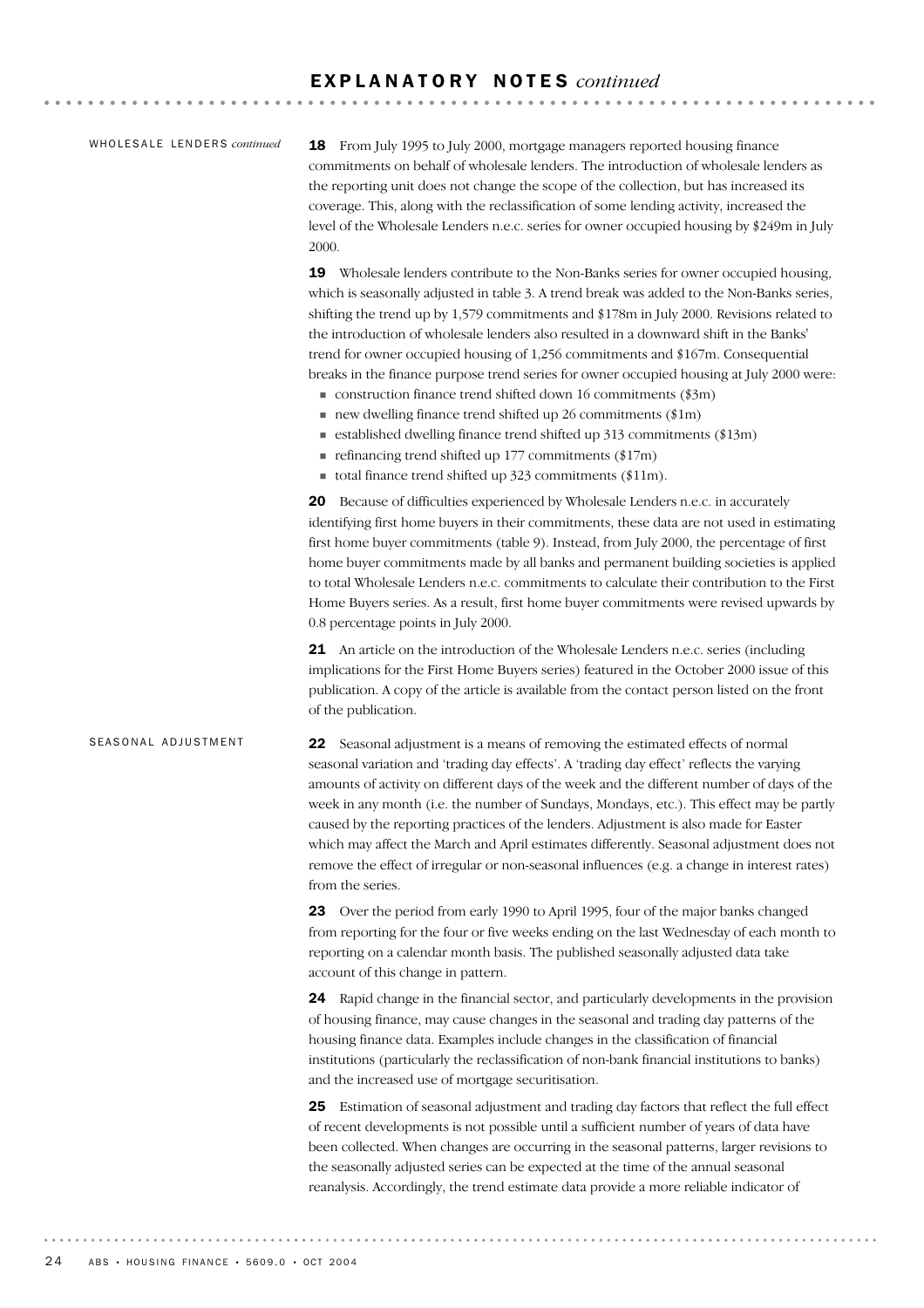# E X P L A N A T O R Y N O T E S *continued*

| SEASONAL ADJUSTMENT<br>continued | underlying movement in housing finance commitments. (See paragraphs 28 and 29 for<br>further information on trend estimates).                                                                                                                                                                                                                                                                                                                                                                                                                                                                                                                                                                                                                                                               |
|----------------------------------|---------------------------------------------------------------------------------------------------------------------------------------------------------------------------------------------------------------------------------------------------------------------------------------------------------------------------------------------------------------------------------------------------------------------------------------------------------------------------------------------------------------------------------------------------------------------------------------------------------------------------------------------------------------------------------------------------------------------------------------------------------------------------------------------|
|                                  | 26 State component series have been seasonally adjusted independently of the<br>Australian series. The sum of the state components is therefore unlikely to equal the<br>corresponding Australian total. State component series are also affected by the changes<br>mentioned in paragraphs 22 to 25.                                                                                                                                                                                                                                                                                                                                                                                                                                                                                       |
|                                  | 27 The housing finance series uses a concurrent seasonal adjustment methodology to<br>derive the seasonal adjustment factors. This means that original estimates available at the<br>current reference month are used to estimate seasonal factors for the current and<br>previous months. As a result of this methodology, the seasonally adjusted and trend<br>estimates for earlier periods can be revised each month. However, in most instances, the<br>only noticeable revisions will be to the previous month and the same month a year ago.                                                                                                                                                                                                                                         |
| TREND ESTIMATES                  | 28 Smoothing seasonally adjusted series reduces the impact of the irregular<br>component of the seasonally adjusted series and creates trend estimates. These trend<br>estimates are derived by applying a 13-term Henderson-weighted moving average to all<br>but the last six months of the respective seasonally adjusted series. Trend series are<br>created for the last six months by applying surrogates of the Henderson moving average<br>to the seasonally adjusted series. For further information, refer to Information Paper: A<br>Guide to Interpreting Time Series-Monitoring Trends: An Overview (cat. no. 1348.0) or<br>contact the Assistant Director, Time Series Analysis on Canberra (02) 6252 6345 or by<br>email at <timeseries@abs.gov.au>.</timeseries@abs.gov.au> |
|                                  | 29 While the smoothing technique described in paragraph 28 enables trend estimates<br>to be produced for the latest few months, it does result in revisions to the trend<br>estimates as new data become available. Generally, revisions become smaller over time<br>and, after three months, usually have a negligible impact on the series. Changes in the<br>original data and re-estimation of seasonal factors may also lead to revisions to the trend.                                                                                                                                                                                                                                                                                                                                |
| EFFECTS OF ROUNDING              | <b>30</b> Where figures have been rounded, discrepancies may occur between sums of the<br>component items and totals. Percentage changes in this publication have been derived<br>from unrounded data.                                                                                                                                                                                                                                                                                                                                                                                                                                                                                                                                                                                      |
| ABS DATA AVAILABLE ON<br>REQUEST | 31 Estimates for months prior to those shown in this publication and more detailed<br>series can be purchased in spreadsheet format from the Australian Bureau of Statistics<br>web site - see listing on page 3. For more information, contact the ABS National<br>Information and Referral Service on 1300 135 070.                                                                                                                                                                                                                                                                                                                                                                                                                                                                       |
| RELATED PRODUCTS                 | <b>32</b> Other ABS publications which may be of interest are outlined below. Please note,<br>older publications may no longer be available through ABS bookshops but are available<br>through ABS libraries. All publications released from 1998 onwards are available on the<br>ABS web site <http: www.abs.gov.au=""> (charge apply):<br/>Lending Finance, Australia (cat. no. 5671.0) - issued monthly<br/>Assets and Liabilities of Australian Securitisers (cat. no. 5232.0.40.001) - issued<br/>quarterly<br/>Buildings Approvals, Australia (cat. no. 8731.0) - issued monthly<br/>Building Activity, Australia: Dwelling Unit Commencement, Preliminary<br/>(cat. no. 8750.0) - issued monthly.</http:>                                                                            |
|                                  | 33 Quarterly data prior to the March 2002 for housing loan outstandings by type of<br>lending institution is available as a priced special data report related to the Australian<br>National Accounts: Financial Accounts (cat. no. 5232.0). Inquiries regarding this special<br>data report should be made to the contact on the front cover of this publication.                                                                                                                                                                                                                                                                                                                                                                                                                          |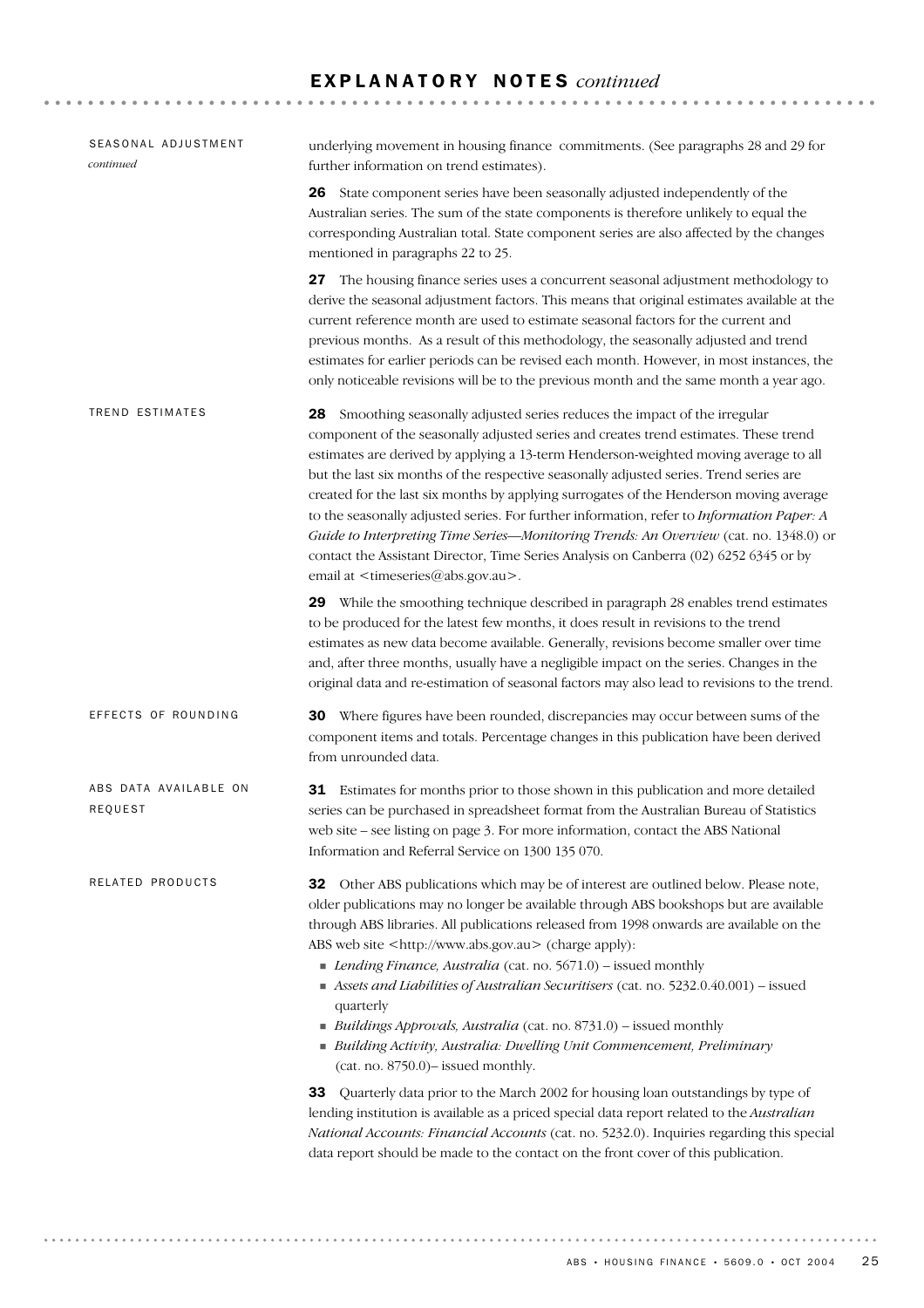#### RE L A T E D PR O D U C T S *continued*

34 In addition, the Reserve Bank of Australia produces the monthly *Reserve Bank of Australia Bulletin* as well as data on its web site. *Bulletin* tables D1 & D2 contain statistics on lending and credit aggregates (including the housing credit aggregate), which contain lending and credit to the private non-financial sector. Table D5 Bank Lending by Sector contains statistics on lending to persons for the purpose of housing, also classified by owner-occupiers and investors with statistics available from January 1990.

35 Residential lending by building societies and credit cooperatives is also published in *Bulletin* tables B7 and B8. These statistics are also sourced from APRA collected data, although this will differ to statistics in table 12 of this publication since the *Bulletin* tables only include data for building societies and credit cooperatives with total assets greater than or equal to \$50 million. *Bulletin* table B.16 Securitisation Vehicles contains outstandings information for mortgage held, which includes both residential and non-residential mortgages.

36 Current publications produced by the ABS are listed in the *Catalogue of Publications and Products, Australia* (cat. no. 1101.0). The *Catalogue* is available from any ABS office or the ABS web site <http://www.abs.gov.au>. The ABS also issues a daily Release Advice on the web site which details products to be released in the week ahead.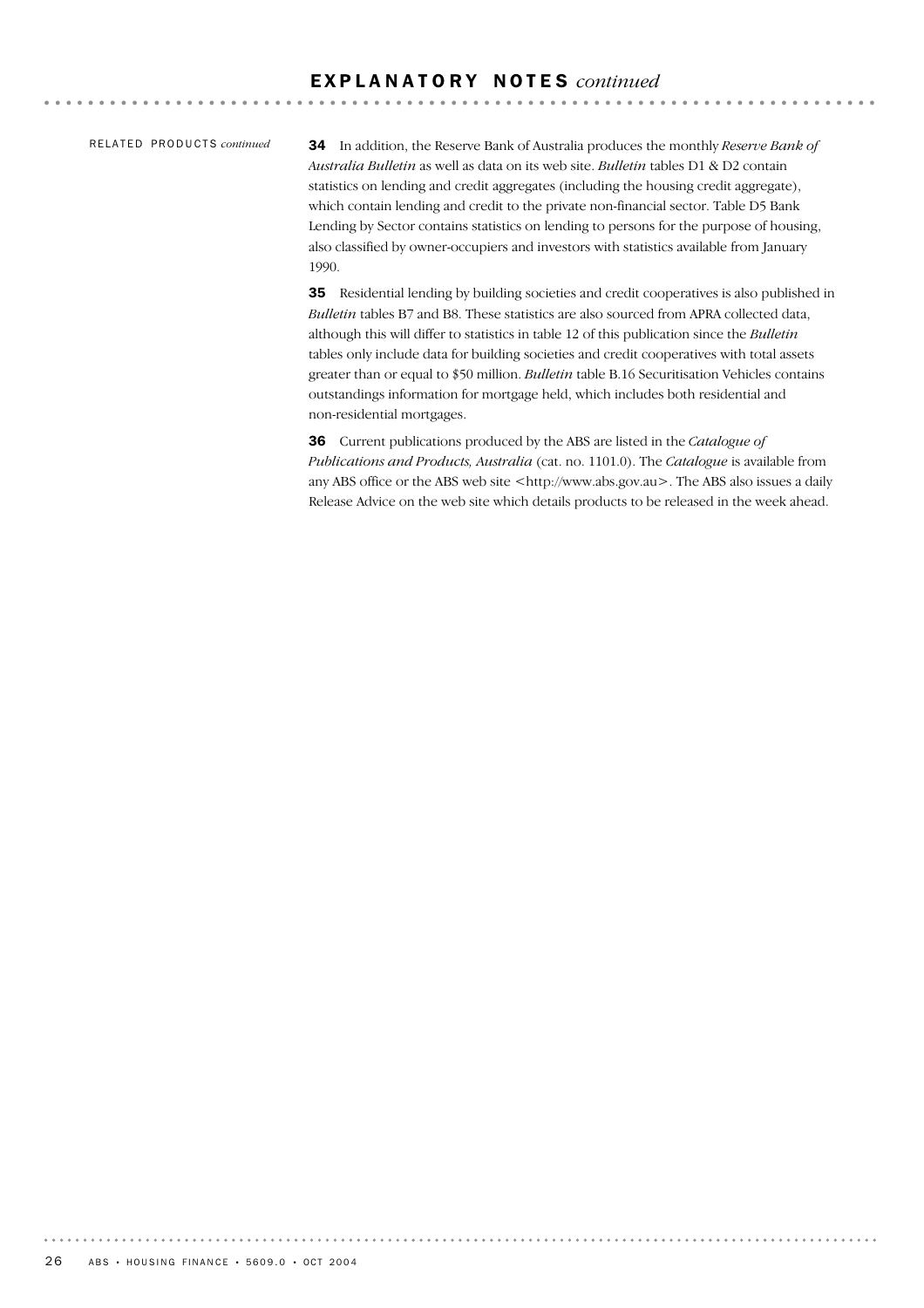# GLOSSARY

| Alterations and additions   | Alterations and additions cover all structural and non-structural changes which are<br>integral to the functional and structural design of a dwelling. Examples are garages,<br>carports, pergolas, reroofing, recladding, etc. Alterations and additions do not include<br>swimming pools, ongoing repairs, or maintenance and home improvements which do<br>not involve building work. |
|-----------------------------|------------------------------------------------------------------------------------------------------------------------------------------------------------------------------------------------------------------------------------------------------------------------------------------------------------------------------------------------------------------------------------------|
| Average loan                | The Average Loan series is calculated as follows:                                                                                                                                                                                                                                                                                                                                        |
|                             | Total value of lending commitments per month                                                                                                                                                                                                                                                                                                                                             |
|                             | Total number of dwellings financed per month                                                                                                                                                                                                                                                                                                                                             |
|                             | The Average Loan series does not necessarily represent the average loan size per<br>dwelling. For instance, the average separately reflects first and second mortgages,<br>committed in separate months, which apply to the same dwelling.                                                                                                                                               |
| Commitment                  | A lending commitment is a firm offer of housing finance. It either has been, or is<br>normally expected to be, accepted. Included are commitments to provide housing<br>finance to employees and commitments accepted and cancelled in the same month.                                                                                                                                   |
| Commitments not advanced    | Commitments not advanced at the end of the month are calculated as follows:                                                                                                                                                                                                                                                                                                              |
|                             | Balance of unadvanced commitments at the end of the previous month                                                                                                                                                                                                                                                                                                                       |
|                             | + Total new housing commitments (including refinancing)                                                                                                                                                                                                                                                                                                                                  |
|                             | + Alterations and additions                                                                                                                                                                                                                                                                                                                                                              |
|                             | $=$ Total commitments                                                                                                                                                                                                                                                                                                                                                                    |
|                             | - Cancellations of commitments                                                                                                                                                                                                                                                                                                                                                           |
|                             | - Commitments advanced during the month                                                                                                                                                                                                                                                                                                                                                  |
|                             | = Commitments not advanced at the end of the month                                                                                                                                                                                                                                                                                                                                       |
| Commitment value            | The commitment value for a contract of sale is the dwelling's sale value less any deposit.                                                                                                                                                                                                                                                                                               |
| Construction of dwellings   | Construction of dwellings represents commitments made to individuals to finance, by<br>way of progress payments, the construction of owner occupied dwellings.                                                                                                                                                                                                                           |
| Dwelling                    | A dwelling is a single self-contained place of residence such as a detached or<br>semidetached house, a terrace house, a flat, home unit, town house, etc.                                                                                                                                                                                                                               |
| Dwellings units             | Dwelling units refer to the number of single self-contained residences for which<br>commitments have been made, either on the security of first mortgage or on contract of<br>sale.                                                                                                                                                                                                      |
| <b>Established dwelling</b> | An established dwelling is one which has been completed for 12 months or more prior<br>to the lodgement of a loan application, or which has been previously occupied.                                                                                                                                                                                                                    |
| First home buyers           | First home buyers are persons entering the home ownership market for the first time.                                                                                                                                                                                                                                                                                                     |
| <b>Fixed loans</b>          | Generally involve:<br>• a commitment for a fixed amount for a fixed period for a specific purpose<br>• a schedule of repayments over a fixed period and<br>payments which reduce the liability of the borrower but do not act to make further<br>finance available.                                                                                                                      |
| Fixed rate loan             | Fixed rate loans have a set interest rate which cannot be varied, either upward or<br>downward, for a minimum period of two years. Capped loans are not categorised as fixed<br>rate loans because their interest rate can vary within a two year period.                                                                                                                                |
| Housing Loan Outstandings   | The value of outstanding housing loans to Australian households as at a particular point<br>in time (for statistics in this publication this refers to the end of the reference month). A<br>loan is a defined as an asset of a lending institution, which is not evidenced by the<br>issuing of a security by the borrower.                                                             |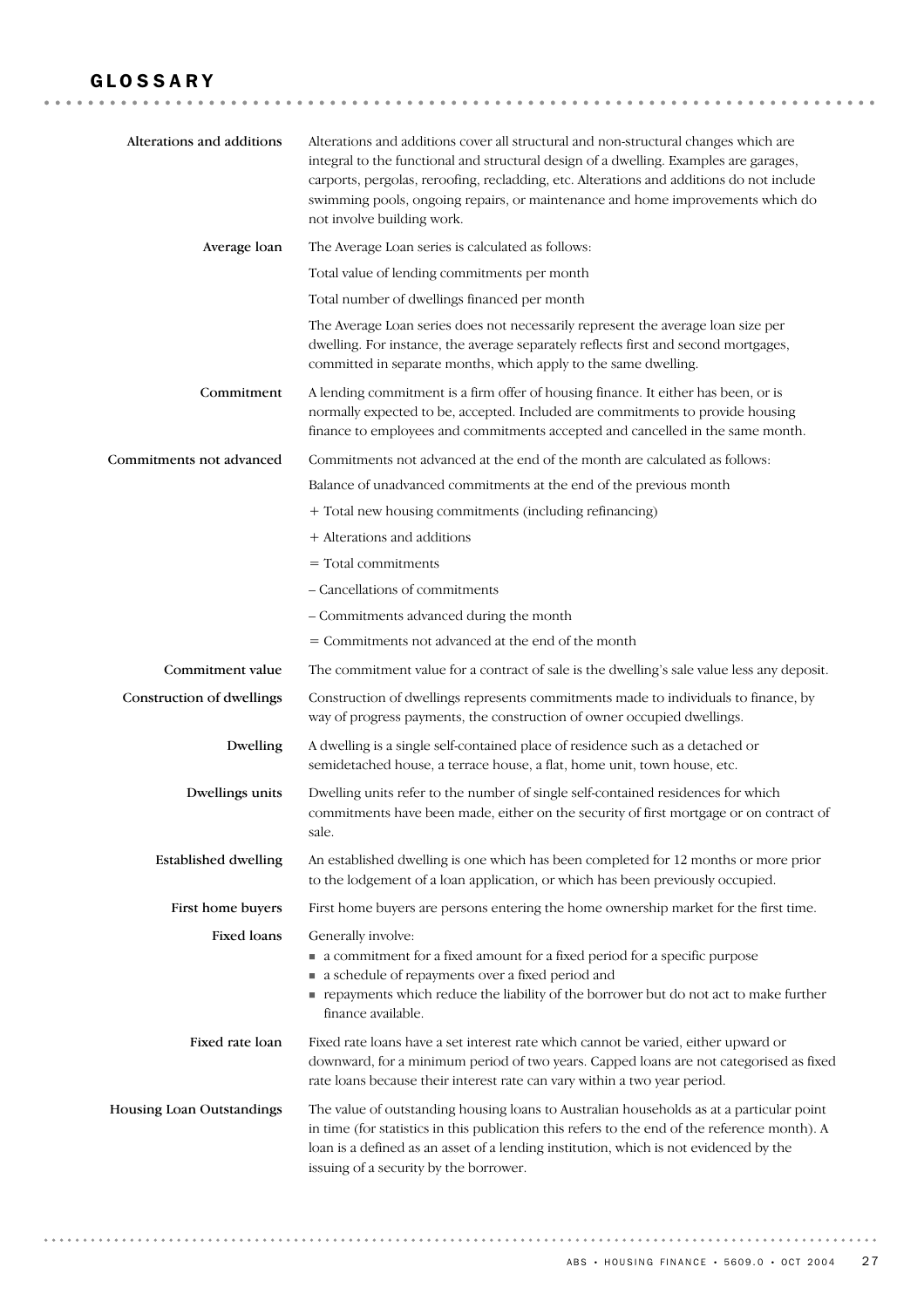# GLOSSARY *continued*

| New dwelling            | A new dwelling is one that has been completed within 12 months of the lodgement of a<br>loan application, and the borrower will be the first occupant.                                                                                                                                                                                                                                                                                                                                                                                                                                                                           |
|-------------------------|----------------------------------------------------------------------------------------------------------------------------------------------------------------------------------------------------------------------------------------------------------------------------------------------------------------------------------------------------------------------------------------------------------------------------------------------------------------------------------------------------------------------------------------------------------------------------------------------------------------------------------|
| Other lenders n.e.c.    | Comprises all lenders that are not banks, permanent building societies, credit<br>cooperatives or securitisation vehicles. Includes life or general insurance companies,<br>superannuation funds, government housing schemes, housing cooperatives, registered<br>financial corporations and other financial institutions.                                                                                                                                                                                                                                                                                                       |
| Refinancing             | For investment housing finance, it represents a commitment to refinance an existing<br>loan. For secured housing finance for owner occupation, only those loans where the<br>refinancing lender is not the original lender and the security is unchanged are included.<br>The refinancing of a loan to fund a change of residence is treated as a new lending<br>commitment.                                                                                                                                                                                                                                                     |
| Revolving credit        | Generally has the following characteristics:<br>• a commitment for a credit or borrowing limit is given for a specific period after which<br>the commitment is reviewed<br>• the extent of the borrowing used at any time during the period may be for any amount<br>up to the authorised limit<br>repayments (other than of charges and interest) made during the period reduce the<br>extent of the borrowing used and thereby increase the amount of unused credit<br>available up to the authorised limit. Examples include credit cards, lines of credit and<br>approved overdrafts.                                        |
| Secured housing finance | This is all secured commitments to individuals for the construction or purchase of<br>dwellings for owner occupation, regardless of type of security. Commitments for<br>dwellings that will be occupied by persons other than the owner(s) are excluded.                                                                                                                                                                                                                                                                                                                                                                        |
| Securitisation vehicle  | Special purpose vehicles (generally trusts) that issue mortgage backed securities, which<br>are debt securities secured by specific pools of mortgages and repaid from the cash flows<br>(principal and interest payments) of the specific mortgage pool.                                                                                                                                                                                                                                                                                                                                                                        |
| Self-contained          | The dwelling includes bathing and cooking facilities.                                                                                                                                                                                                                                                                                                                                                                                                                                                                                                                                                                            |
| Wholesale lenders       | A wholesale lender provides funds to borrowers through a retail intermediary which may<br>then also be responsible for the ongoing relationship with the borrower. The Wholesale<br>Lenders n.e.c. (not elsewhere classified) series almost exclusively comprises<br>securitisation vehicles (typically special purpose trusts) established to issue mortgage<br>backed securities. It excludes funds provided where a bank or permanent building<br>society, acting as a wholesale provider of funds, remains the lender on the contract.<br>Those commitments are published as bank or permanent building society commitments. |